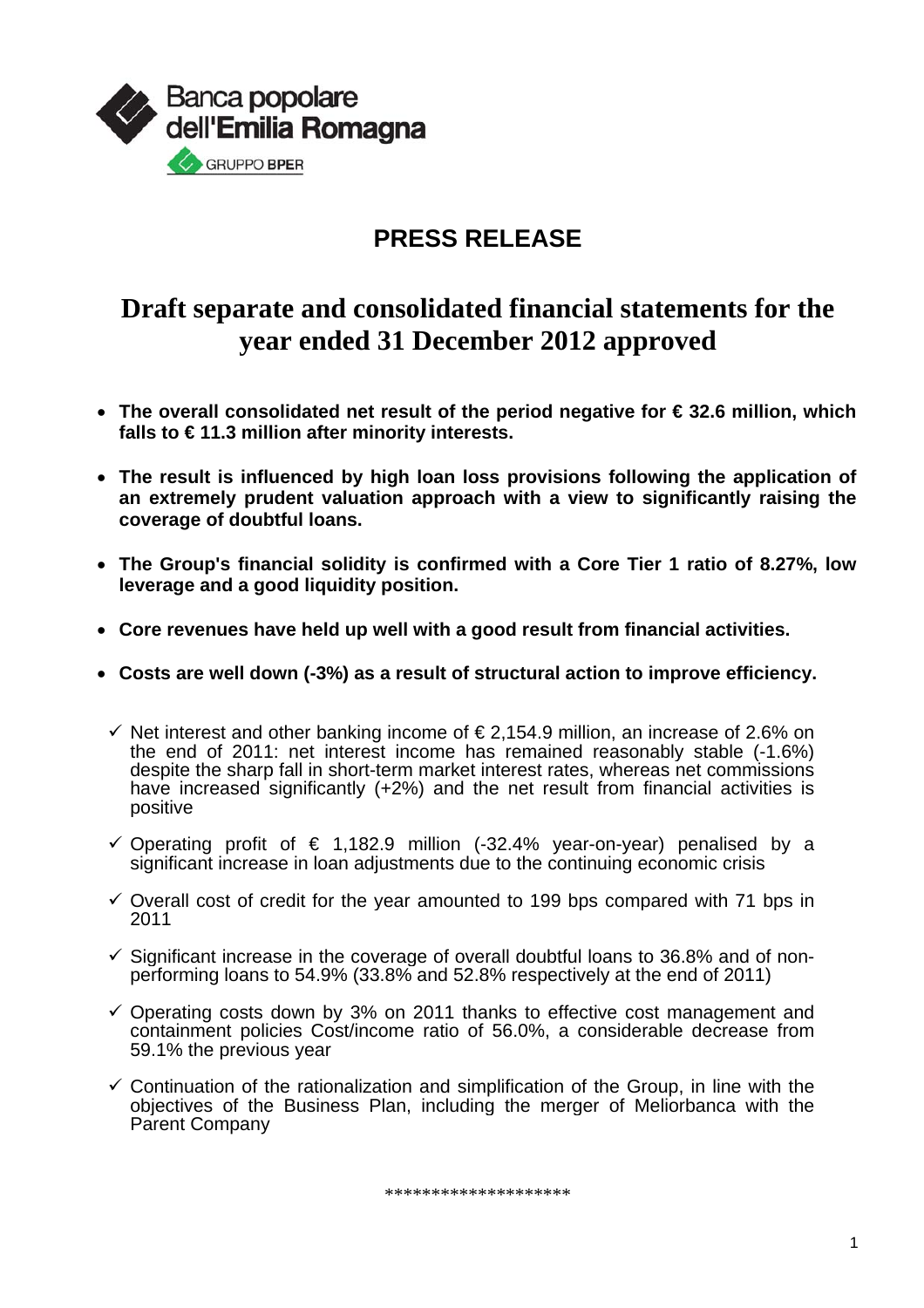The Board of Directors of Banca popolare dell'Emilia Romagna today reviewed and approved the separate results of the Bank and the consolidated results of the Group at 31 December 2012.

*At the end of the Board meeting, Luigi Odorici, CEO of the BPER Group, declared: "This year's result was penalised by the prolonged recessionary climate that the country is still experiencing. This*  has led to a general deterioration of credit quality at system level, particularly among small and *medium-sized enterprises, to which have to be added the effects of last May's earthquake in Emilia Romagna. In this extraordinary economic situation, given that the growth prospects for 2013 continue to be downgraded and the fact that the housing market has more or less come to a standstill, we have taken an even more prudent approach in our credit assessments and provisioning policies. Although the result for the year has been significantly affected by these very conservative loan loss provisions, the Group managed to keep its core revenues close to last year's*  with a significant reduction in operating costs. Also worth pointing out is the Group's financial solidity, *with Core Tier 1 rising to 8.27% from 7.83% in 2011, and a further improvement in its liquidity profile."* 

**Net interest income** amounted to € 1,309.5 million  $(-1.6\% y/y)$ , substantially the same as a year earlier despite the significant reduction in market interest rates (average 3-month Euribor down by more than 80 bps on 2011), largely offset by an increase in the contribution made by financial asset portfolio. In the fourth quarter, net interest income shows signs of improvement over the previous quarter (+1.5%) as a result of the combined effects of incisive asset repricing, a reduction in the cost of funding and the contribution of the securities portfolio.

**Net commission income** of € 707.9 million (+2% y/y, +0.3% q/q) shows a positive result, mainly due to the contribution of traditional banking activities, which is even more impressive if you consider the additional costs incurred in setting up new eligible assets which were not present in 2011 and the effect of the regulatory changes to the fee structure and their accounting treatment foreseen in the "Save Italy" decree, in force from the fourth quarter of 2012.

**The net result from trading activities** (including dividends) is a profit of Euro 137.4 million, a significant improvement on 2011 (+79%). This result was largely achieved with the help of the realised gains of  $\epsilon$  116.2 million (including the capital gain of  $\epsilon$  21.6 million on the repurchase of the Bank's own subordinated debt), net gains of  $\epsilon$  80 million mainly attributable to the mark-to-market adjustment to Italian government bonds in portfolio, less the negative contribution of the fair value option on financial liabilities of € 68.6 million (having been positive for € 146.1 million at 31 December 2011 and negative for € 51.8 million at 30 September 2012).

**Net interest and other banking income** in 2012 amounted to € 2,154.9 million, a growth of 2.6% on 2011.In the fourth quarter, this margin posted an increase of 2.5%, thanks to the contribution of core revenues and net trading income.

**Net adiustments to loans and other financial assets** amount to €971.9 million, primarily due to the adjustments made to the credit sector ( $\epsilon$  958.4 million). The significant increase in loan loss provisions over the previous year is the result of adjusting the level of coverage to changed market conditions, particularly with regard to the value of real estate collateral and extended recovery times in the event of enforcement. The total cost of credit at 31 December 2012 comes to 199 bps (71 bps in 2011).

Given the high value of provisions, the level of **coverage of doubtful loans** has improved considerably: in fact, the coverage ratio of total doubtful loans comes in at 36.8% versus 31.6% in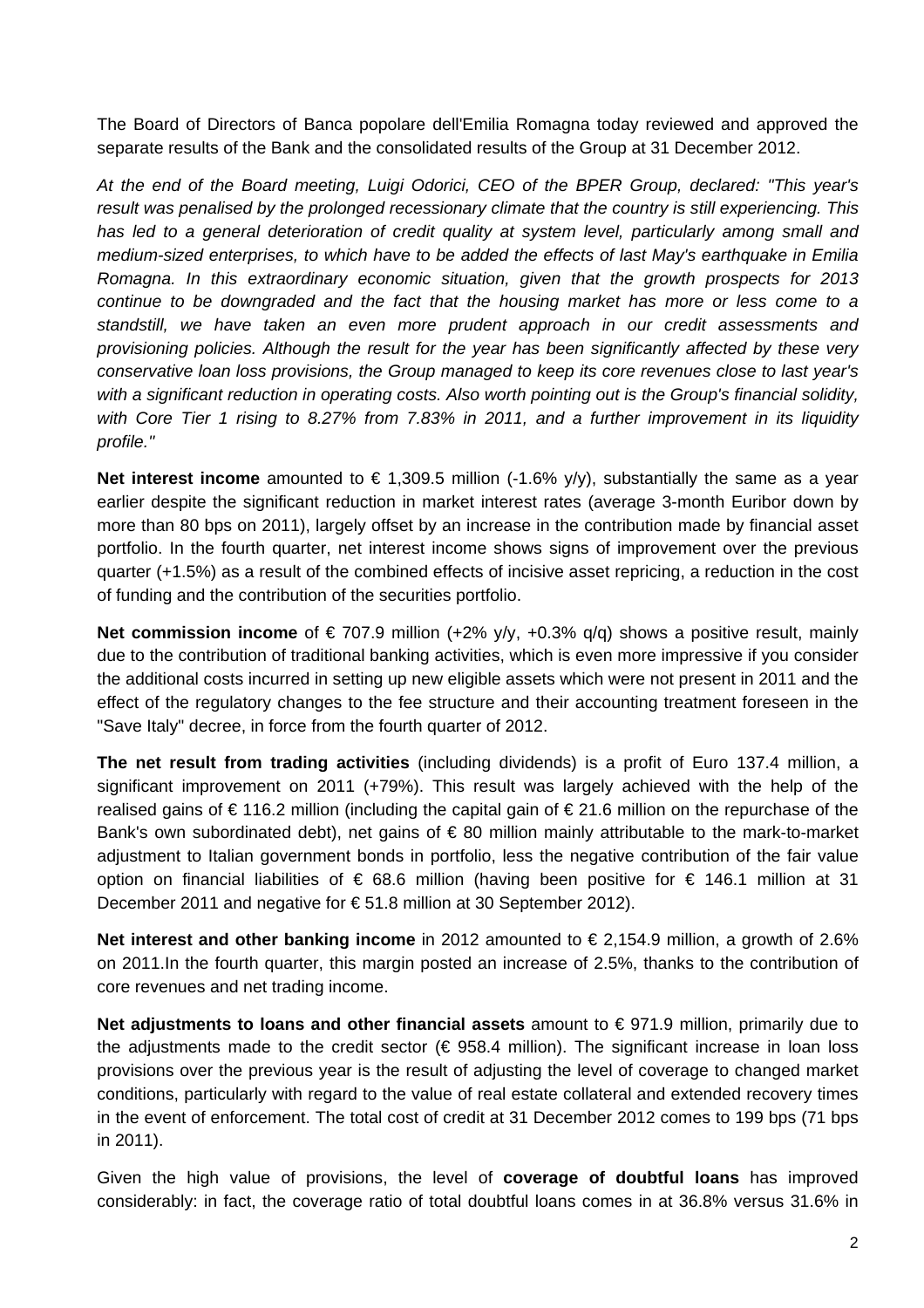September and 33.8% at the end of 2011, while the coverage of non-performing loans is at 54.9% compared with 51.6% in September and 52.8% at the end of 2011. There has also been a significant improvement in the coverage of other types of loans, especially with regard to watchlist loans, up to 20% from 15.6% in September and 16.8% at the end of 2011.

The **net profit from financial activities**, € 1,182.9 million in the period, has fallen by 32.4% with respect to 2011, mainly due to the net adjustments to loans mentioned previously.

**Operating costs**, net of other operating charges/income, in 2012 amount to € 1,205.8 million, a decrease of 3% y/y, confirming the Group's ongoing commitment to pursue policies to hold down costs on a structural basis. This result was negatively affected by the Euro 25.8 million of extraordinary provisions for voluntary redundancies and the "Solidarity Fund" made following the agreement signed with the Trade Unions on 15 September 2012, as envisaged by the Business Plan 2012-2014, to which have to be added the costs resulting from the earthquake last May estimated at around €6.2 million (including €1.6 million of charitable donations); these extraordinary costs were partially offset by the capital gain of  $\epsilon$  20.9 million realised on the sale of the "custodian bank" business, recorded under "other operating income". In particular, **payroll costs** amount to € 769.6 million, 2.1% down on 2011, mainly due to the reduction in the workforce and the scaling down of the variable element of remuneration; this result becomes even more significant when considered net of the extraordinary provision mentioned previously (-5.4% y/y). **Other administrative costs**  amount to € 489.9 million, 2.2% lower than at the end of 2011 thanks to efficient management of current expenditure.

The year's **result of current operations before income taxes** is negative for € 7.4 million.

**Income taxes for the period** amount to € 25.2 million, including the non-recurring items recorded in the fourth quarter in connection with the tax credit for the recovery of prior-year IRES for the tax years 2007 to 2011, deriving from the deductibility of IRAP on labour costs of € 32.8 million and the benefit of freeing up the goodwill arising on the absorption of Meliorbanca by the Parent Company (€ 17.9 million).

The **result** for the year is a loss of € 32.6 million, of which the **Parent Company's share** is € 11.3 million, net of the loss pertaining to minority interests of  $\epsilon$  21.3 million.

**Direct customer deposits** (due to customers, debt securities in issue and financial liabilities designated at fair value through profit and loss) come to  $\epsilon$  47.2 billion, down on the end of 2011 (-2.8%), mainly attributable to the reduction in financial transactions with institutional counterparties considered particularly expensive and the transfer of local government liquidity to the State Treasury account at the Bank of Italy provided for in the "Save Italy" decree ( $\epsilon$ 0.9 billion).

**Indirect customer deposits**, at market price, amount to € 25.1 billion, a slight decrease on the start of the year (-1.9%). The **insurance policy portfolio**, which is not included in indirect deposits, comes to  $\epsilon$  2.2 billion (+4.2% since the start of the year), almost entirely for life insurance.

**Loans to customers**, net of adjustments, amount to € 48 billion, substantially in line (-0.3%) with the figures at the end of 2011.

**Net doubtful loans** come to € 5.2 billion, +20.1% YTD, including non-performing loans of € 1.9 billion (+20.8%); these amounts are respectively 10.8% and 3.9% of total loans to customers. The trend in doubtful loans is on the rise compared with 2011 because of the deepening recession which is affecting the entire Italian economy and, compared with the end of last year, a change in the law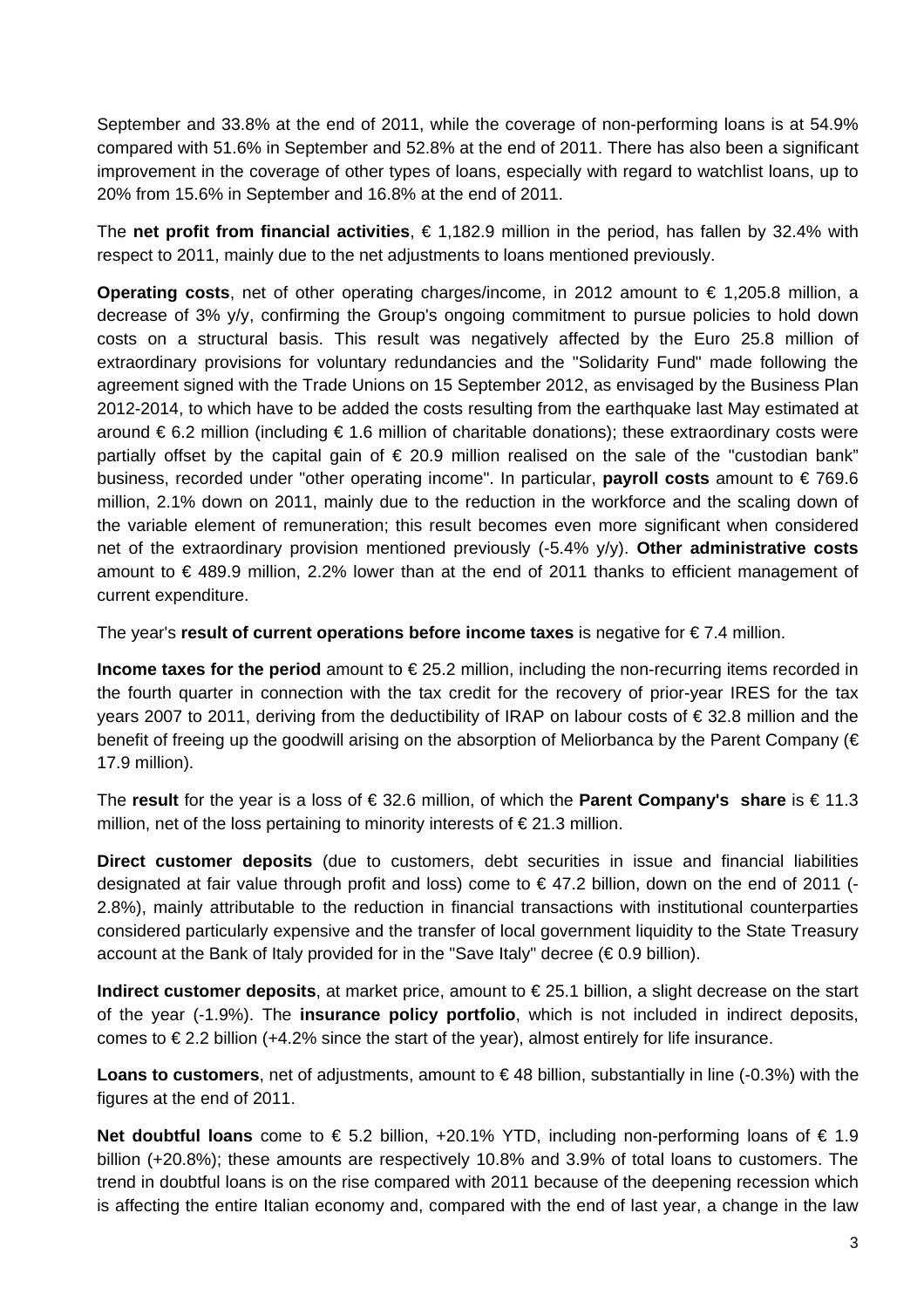regarding past due loans; there is also an appreciable reduction in the total stock in the fourth quarter of the year (to  $\epsilon$  5.2 bilion from  $\epsilon$  5.6 bilion). In detail, at year-end there were net watchlist loans of € 2.5 billion, net restructured loans of € 0.4 billion and net past due loans of € 0.4 billion.

The **net interbank position** is negative for  $\epsilon$  5 billion, compared with a negative balance of  $\epsilon$  2.4 billion at the end of 2011. This derives from the imbalance between amounts due from banks of  $\epsilon$ 2.2 billion and amounts due to banks of €7.3 billion, of which €4.4 billion from the use of the refinancing facility with the European Central Bank, all attributable to the 3-year Long-Term Refinancing Operation (LTRO). Since the end of 2011, the increased exposure has offset the decrease in short-term financial borrowing from customers. Financial instruments eligible for use as collateral for refinancing transactions on the market amount to € 10 billion at 31 December 2012, net of the haircut, of which  $\epsilon$  2.7 billion are available.

**Financial assets** amount in total to € 7.2 billion, an increase of 28.5% on the end of 2011. Debt securities represent 87.3% of the total portfolio and amount to  $\epsilon$  6.3 billion: of these,  $\epsilon$  4.9 billion relate to government securities (almost all of which represented by Italian government bonds) and  $\epsilon$ 1.3 billion to banks. Exposure to the debt securities of the Eurozone's peripheral countries amounts to € 169 million, made up as follows: Portugal € 21 million, Ireland € 35 million, and Spain € 113 million.

Against the assets available for sale ("AFS") of  $\epsilon$  4.7 bilion, there are positive valuation reserves for a total of € 203.4 million, net of the related tax effect, which is the net result of positive reserves for debt securities, equities and UCITS of € 222 million less negative reserves of € 18.7 million; the net reserve only for government bonds was a positive  $\in$  81 million.

**Total Group equity** amounts to €4.8 billion (+2.5%). Minority interests amount to €0.7 billion. Consolidated shareholders' equity of the Group, including the result for the year, comes to  $\epsilon$  4.1 billion, +3.4% on the start of the year, thanks in particular to the change in the net valuation reserves for financial assets available for sale.

The **capital ratios** based on the Basel 2 Standardised Approach are as follows:

- Core Tier 1 ratio of 8.27% (7.83% at the end of 2011) and Tier 1 ratio of 8.30% (7.86% at the end of 2011), showing a further improvement of 44 bps compared with the end of 2011;
- Total capital ratio of 12.13% (11.54% at the end of 2011).

The improvement in capital ratios has been achieved mainly through a significant reduction in riskweighted assets, due to effective measures for the restructuring of assets to lower risk levels, on the one hand and, on the other, to a lower absorption of capital on problem loans due to higher provisions.

The Group has a presence in 17 Regions of Italy with 1,297 branches, as well as the head office of BPER (Europe) International s.a. in Luxembourg.

The Group currently has 11,834 employees, 131 fewer than at the end of 2011 (when there were 11,965).

\*\*\*\*\*\*\*\*\*\*\*\*\*\*\*\*\*\*\*\*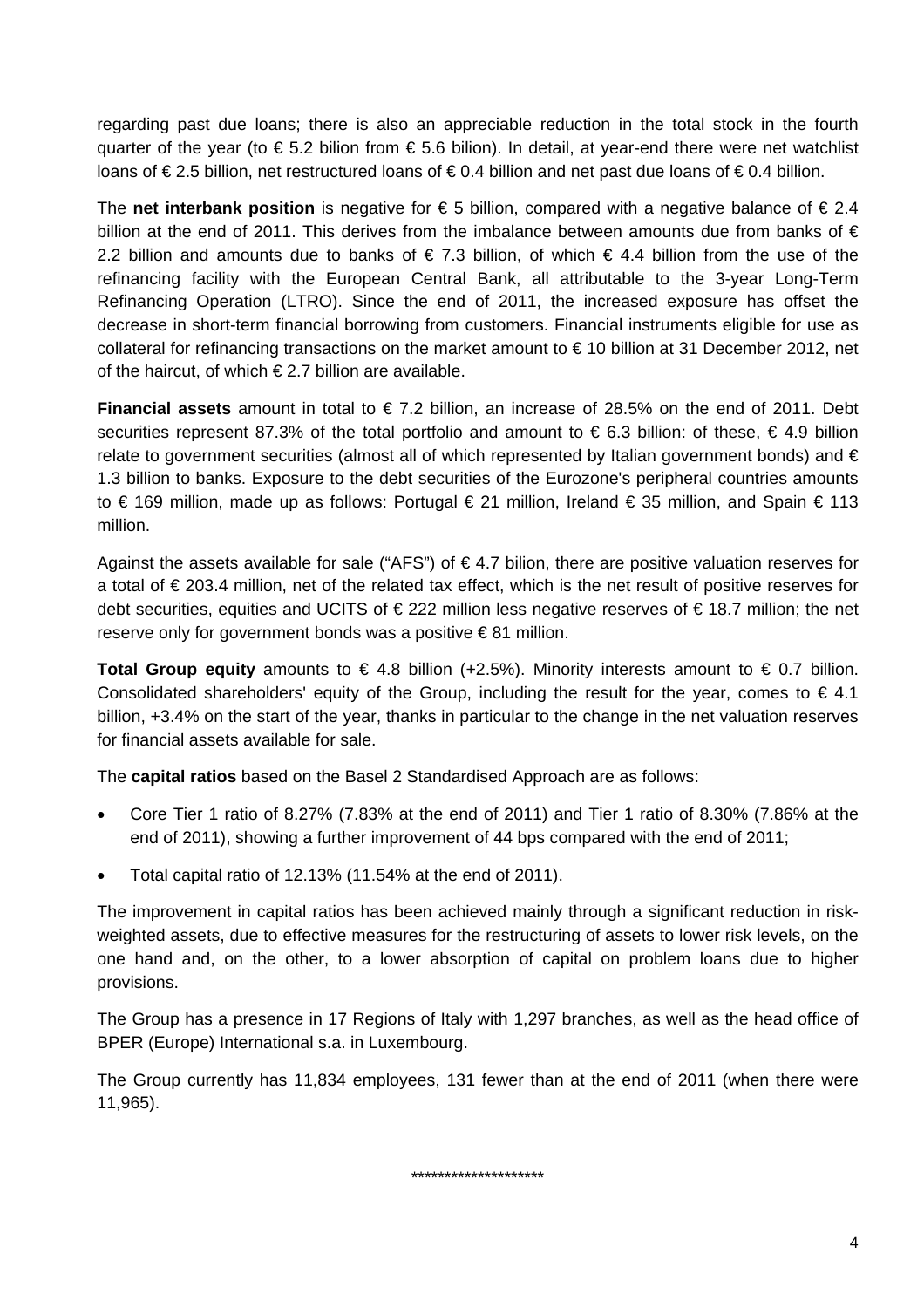### **Banca popolare dell'Emilia Romagna (Parent Company)**

The separate financial statements of the Bank at 31 December 2012, which were approved by the Board of Directors at the same time, show the following figures. For presentation purposes, to permit comparison on a consistent basis and to show the real changes between the two years, the comparative figures from the financial statements at 31 December 2011 have been restated on a pro-forma basis to take account of the mergers that took place in 2012, namely BPER's absorption of Em.Ro. popolare and Meliorbanca, with effect for tax and accounting purposes from 1 January 2012.

### **Balance sheet**

**direct deposits** amount to € 23.9 billion (+0.3%);

**indirect deposits** come to  $\in$  16.9 billion (-4.3%);

**net loans to customers** amount to € 24.9 billion (+0.9%); net non-performing loans amount to € 0.8 billion, 3.2% of the total;

**shareholders' equity**, including the result for the year, comes to €3.5 billion  $(+1.1\%)$ .

#### **Income statement**

**net interest income** amounts to €497.2 million (+9.1% on 2011);

**net commission income** amounts to € 315.7 million, an increase of 5.5% y/y;

**net interest and other banking income** comes to € 919.4 million (+1.6% y/y), thanks to the contribution of core revenues;

**net profit from financial activities** amounts to €402.6 million, well down on 2011, mainly because of the net adjustments to loans;

**operating costs**, net of other operating income, amount to  $\in$  423.4 million (-4.6% y/y);

The **result of current operations before income taxes** for the year is negative for € 7.5 million;

Considering that taxes have a positive impact of € 8.3 million, the **net result for the year** 2012 is a profit of  $\epsilon$  0.8 million, which has to be allocated to the non-distributable reserve as per art. 6 paragraph 2 of Legislative Decree 38/2005.

\*\*\*\*\*\*\*\*\*\*\*\*\*\*\*\*\*\*\*\*

#### **Significant subsequent events**

*Merger plan for Cassa di Risparmio della Provincia dell'Aquila S.p.A., Banca Popolare di Lanciano e Sulmona S.p.A. and Banca Popolare di Aprilia S.p.A. to be absorbed by Banca popolare dell'Emilia Romagna s.c.* 

On 11 January 2013, the Board of Directors of Banca popolare dell'Emilia Romagna s.c. and the Boards of Directors of Cassa di Risparmio della Provincia dell'Aquila s.p.a., Banca Popolare di Lanciano e Sulmona s.p.a. and Banca Popolare di Aprilia s.p.a. approved a merger plan for the three banks to be absorbed by BPER. The merger will take place in a simplified form in accordance with art. 2505-bis of the Italian Civil Code, as the merging company holds more than 90% of the share capital of the companies to be merged. This plan obtained Bank of Italy approval on 5 March 2013.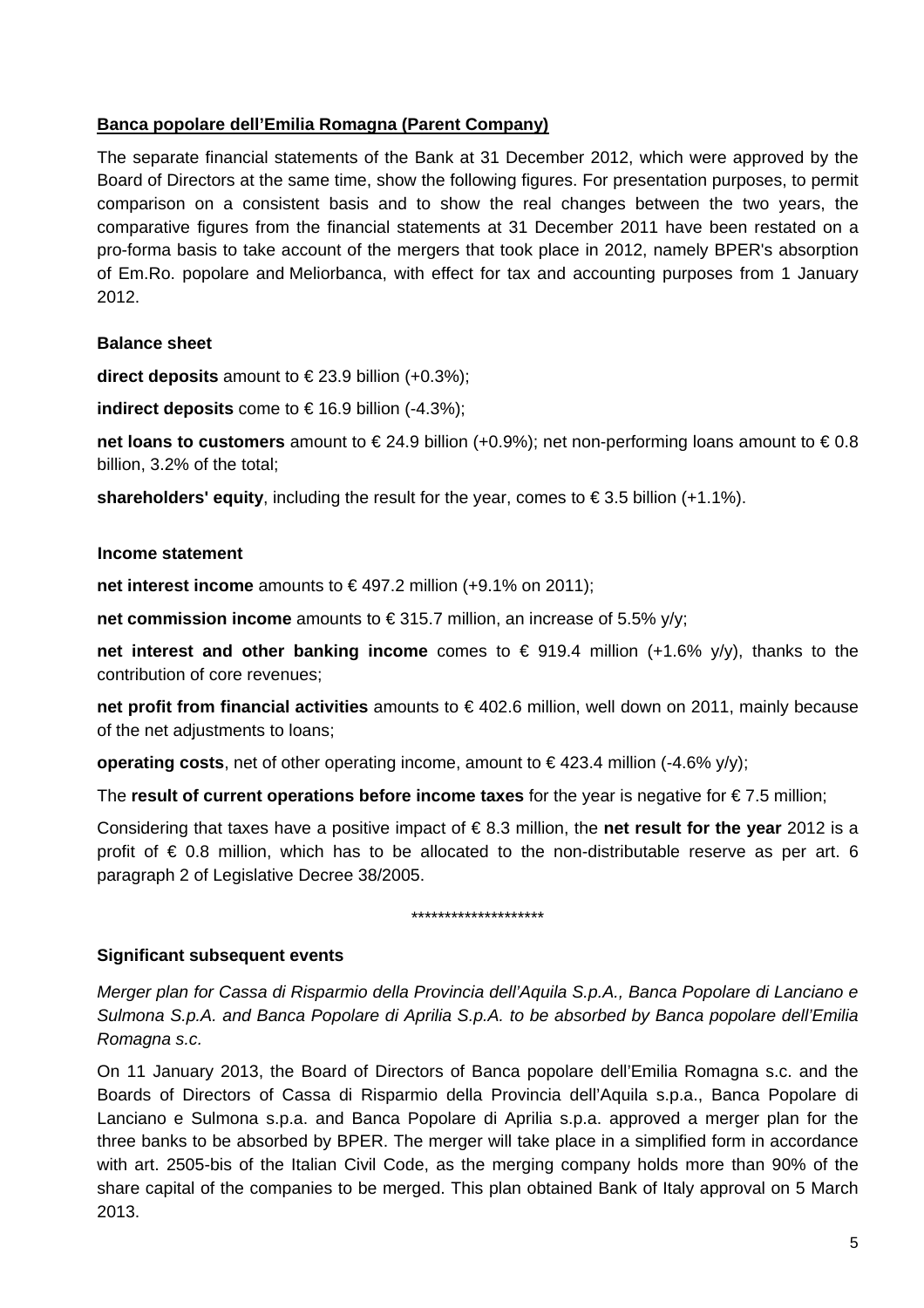#### *Acquisition of control of Cassa di Risparmio di Bra*

On 7 February 2013, having obtained the necessary approvals from the competent authorities, Banca popolare dell'Emilia Romagna s.c and Fondazione Cassa di Risparmio di Bra finalised the sale of 35.98% of the share capital of Cassa di Risparmio di Bra by the Foundation in favour of BPER, for a total of  $\epsilon$  23.9 million. This transaction gives BPER ownership of a 67% controlling interest in the share capital of the Cassa (versus the 31.02% that it held previously).

### **Outlook for operations**

The macroeconomic scenario for 2013 will remain conditioned, especially in certain Eurozone countries, by uncertainties about the depth and duration of the current recession; a slow and gradual improvement is only expected from the second half of the year. In Italy, the economic growth prospects are weak and influenced by uncertainties about developments in the institutional picture. As for the banking system, expectations are modest with regard to growth in volumes handled and the weak economic environment could lead to pressure on margins, while the process of cost reduction will continue; credit quality will also continue to influence the banking system's prospects of profitability, though to a lesser extent than in 2012.

In line with the new Business Plan 2012-2014, the BPER Group is strongly committed to achieving the ordinary and extraordinary measures planned to streamline the Group's organisation and, at the same time, to recover those revenue and cost synergies that should permit an adequate and sustainable return on capital, as well as to further strengthen the capital base.

\*\*\*\*\*\*\*\*\*\*\*\*\*\*\*\*\*\*\*\*

*To complete the information provided, we attach the consolidated balance sheet and income statement (split into quarters with comparative figures) at 31 December 2012, as well as a summary of the main indicators. We also attach the financial statements of Banca popolare dell'Emilia Romagna (balance sheet and income statement, the latter also split into quarters) at 31 December 2012, with comparative figures at 31 December 2011 calculated on a pro-forma basis taking into account the mergers of Meliorbanca s.p.a. and Em.Ro. popolare s.p.a. with the Banca popolare dell'Emilia Romagna with effect from 1 January 2012.* 

#### *\*\*\*\*\*\*\*\*\*\*\*\*\*\*\*\*\*\*\*\**

*Today, the Board of Directors of Banca popolare dell'Emilia Romagna also examined and approved the report on corporate governance and ownership structure as per art. 123-bis of Legislative Decree 58 dated 24 February 1998, as well as reports and documents on each of the items on the agenda of the upcoming Shareholders' Meeting.*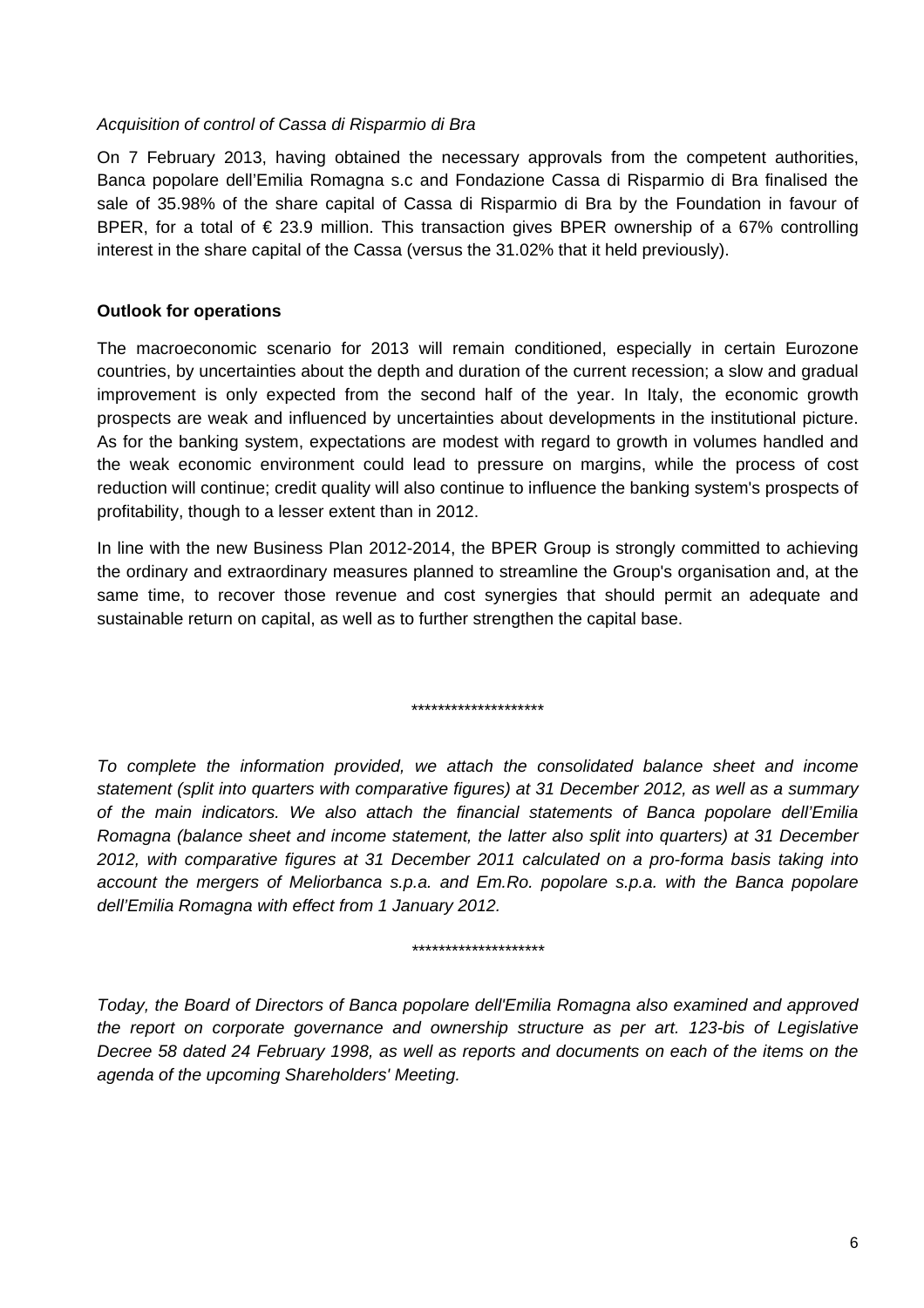#### *\*\*\*\*\*\*\*\*\*\*\*\*\*\*\*\*\*\*\*\**

*The draft financial statements, consolidated financial statements and the above mentioned reports*  and documents will be made available to the general public at the Head Office of the Bank, at the *offices of Borsa Italiana s.p.a. and on the websites of the Bank and the Group (www.bper.it and www.gruppobper.it) as required by law.* 

#### *\*\*\*\*\*\*\*\*\*\*\*\*\*\*\*\*\*\*\*\**

*The Board of Directors of the Bank today decided to convene the Ordinary and Extraordinary Shareholders' Meeting on 19 April 2013 at 9:00 a.m. at first calling, at the premises of "Modena Fiere", in Modena, main entrance on Viale Virgilio, and on Saturday, 20 April 2013 at second calling, at the same time and place.* 

*The notice of calling will be published in accordance with the law.* 

Modena, 13 March 2013

### **Chief Executive Officer Luigi Odorici**

*\*\*\*\*\*\*\*\*\*\*\*\*\*\*\*\*\*\*\*\** 

The Manager responsible for preparing the Company's financial reports, Emilio Annovi, declares in accordance with art. 154-bis, para. 2, of D.Lgs. 58/1998 (Consolidated Finance Act) that the accounting information contained in this press release agrees with the books of account, accounting entries and supporting documentation.

Modena, 13 March 2013

**Manager responsible for preparing the Company's financial reports Emilio Annovi** 

*This is a translation into English of the original in Italian. The Italian text shall prevail over the English version.*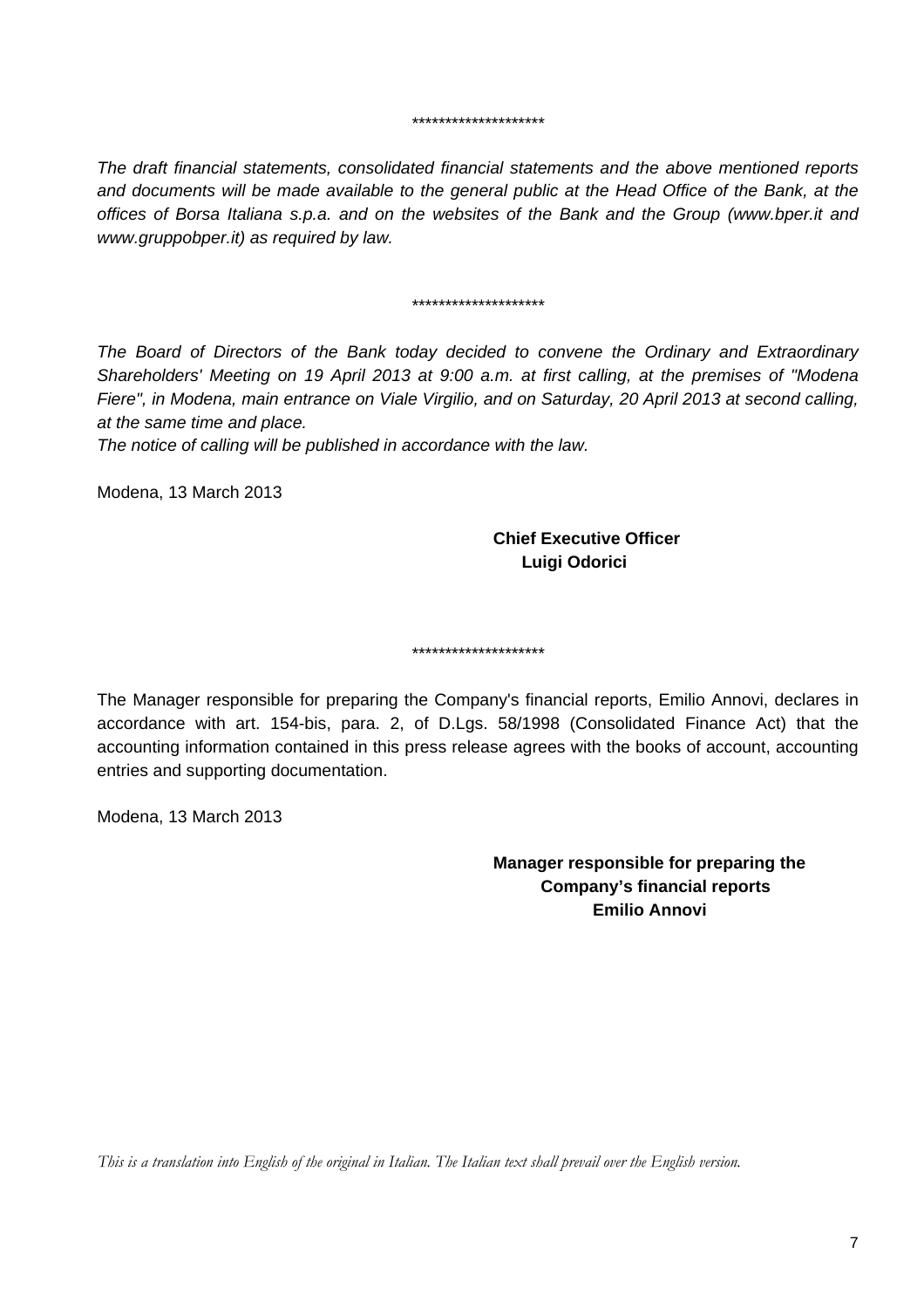A conference call has been organised for Thursday, 14 March 2013 at 9.30 a.m. (CET) to explain the BPER Group's results at 31 December 2012.

The conference will be chaired by Luigi Odorici, the Chief Executive Officer and by Alessandro Vandelli, the Chief Financial Officer.

To join the conference call, key in the following number:

#### ITALY: +39 02 805 88 11 UK: +44 1212 818003 USA: +1 718 7058794

A set of slides supporting the presentation will be available the same day before the start of the presentation and conference call in the Investor Relations section of the website of the Bank and of the Group www.bper.it and www.gruppobper.it.

Contacts:

#### **Investor Relations**

Gilberto Borghi Tel: 059/202 2194 gilberto.borghi@bper.it

#### **Manager responsible for** preparing the Company's financial reports

Emilio Annovi Tel: 059/202 2696 emilio.annovi@bper.it

#### **External Relations**

Eugenio Tangerini Tel: 059/202 1330 eugenio.tangerini@bper.it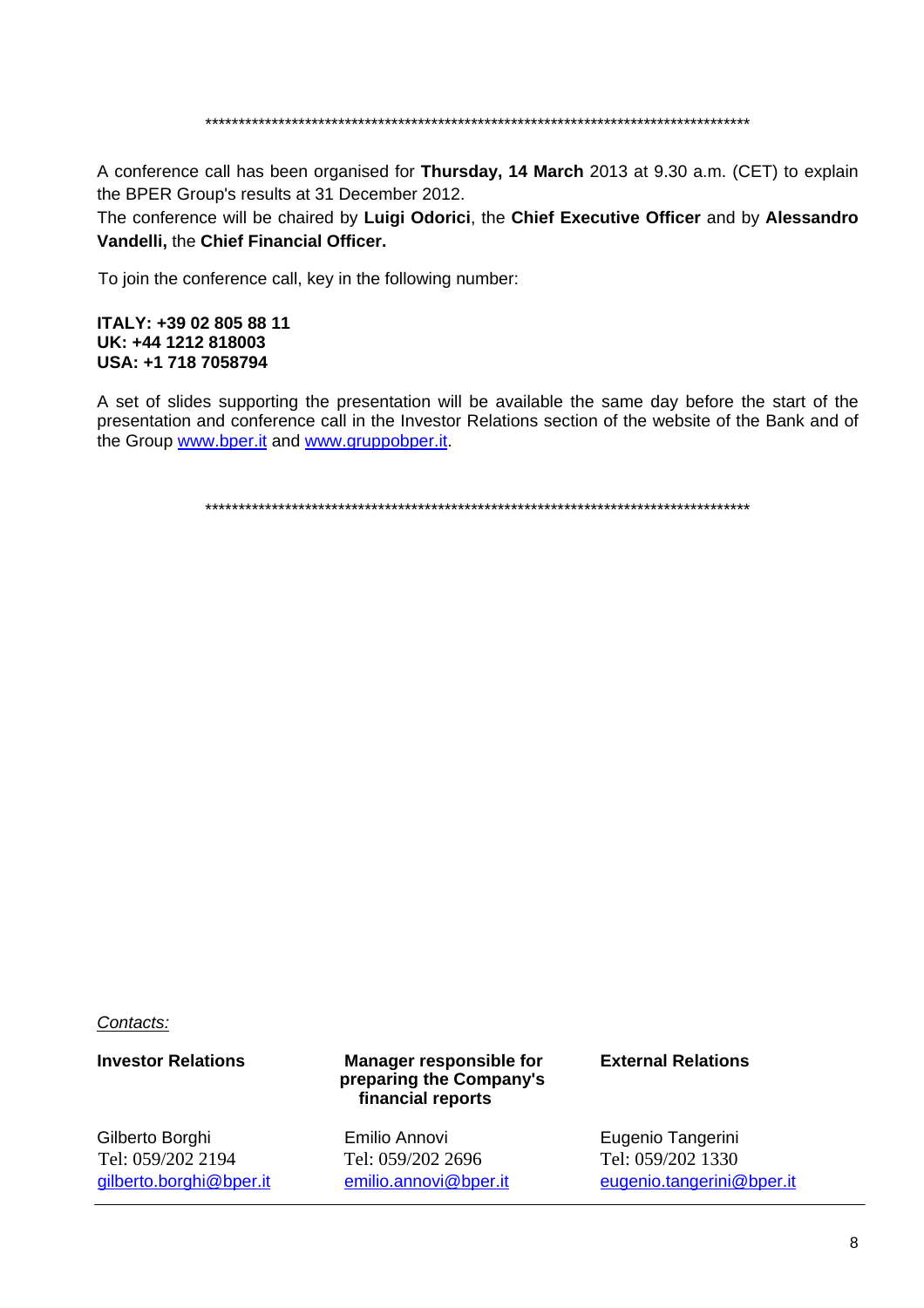# Consolidated balance sheet as at 31 December 2012

|                                                 |            |            | (in thousands of Euro) |          |
|-------------------------------------------------|------------|------------|------------------------|----------|
| <b>Assets</b>                                   | 31.12.2012 | 31.12.2011 | Change                 | %change  |
| 10. Cash and balance with central banks         | 488.873    | 463.315    | 25.558                 | 5.52     |
| 20. Financial assets held for trading           | 1,596,048  | 2,123,489  | (527, 441)             | $-24.84$ |
| 30. Financial assets designated at fair value   | 151,450    | 216,089    | (64, 639)              | $-29.91$ |
| 40. Financial assets available for sale         | 4,679,402  | 2,605,192  | 2,074,210              | 79.62    |
| 50. Financial assets held to maturity           | 818,050    | 693,502    | 124,548                | 17.96    |
| 60. Due from banks                              | 2,250,781  | 2,832,122  | (581, 341)             | $-20.53$ |
| 70. Loans to customers                          | 48.048.735 | 48,186,287 | (137, 552)             | $-0.29$  |
| 90. Remeasurement of financial assets backed by |            |            |                        |          |
| general hedges $(+/-)$                          | 1,060      | 870        | 190                    | 21.84    |
| 100. Equity investments                         | 269.094    | 281.806    | (12, 712)              | $-4.51$  |
| 120. Property, plant and equipment              | 984,217    | 989,727    | (5,510)                | $-0.56$  |
| 130. Intangible assets                          | 467,488    | 457,446    | 10,042                 | 2.20     |
| of which: goodwill                              | 375,935    | 376,029    | (94)                   | $-0.02$  |
| 140. Tax assets                                 | 957,066    | 694.047    | 263,019                | 37.90    |
| a) current                                      | 113,483    | 43,040     | 70,443                 | 163.67   |
| b) deferred                                     | 843,583    | 651,007    | 192,576                | 29.58    |
| b1 of which law214/2011                         | 715,316    | 476,215    | 239,101                | 50.21    |
| 150. Non-current assets and disposal groups     |            |            |                        |          |
| held for sale                                   | 18,329     | 45,820     | (27, 491)              | $-60.00$ |
| 160. Other assets                               | 907,165    | 898,219    | 8,946                  | 1.00     |
| <b>Total assets</b>                             | 61,637,758 | 60,487,931 | 1,149,827              | 1.90     |

| Liabilities and shareholders' equity                | 31.12.2012 | 31.12.2011 | Change      | % change  |
|-----------------------------------------------------|------------|------------|-------------|-----------|
| 10. Due to banks                                    | 7,269,461  | 5,210,768  | 2,058,693   | 39.51     |
| 20. Due to customers                                | 32,288,488 | 30,705,177 | 1,583,311   | 5.16      |
| 30. Debt securities in issue                        | 11,047,786 | 13,759,886 | (2,712,100) | $-19.71$  |
| 40. Financial liabilities held for trading          | 216,864    | 212,733    | 4,131       | 1.94      |
| 50. Financial liabilities designated at fair value  |            |            |             |           |
| through profit and loss                             | 3,865,649  | 4,115,072  | (249, 423)  | $-6.06$   |
| 60. Hedging derivatives                             | 37,661     | 33,336     | 4,325       | 12.97     |
| 80. Tax liabilities:                                | 169,626    | 100,730    | 68,896      | 68.40     |
| a) current                                          | 46,426     | 41,067     | 5,359       | 13.05     |
| b) deferred                                         | 123,200    | 59,663     | 63,537      | 106.49    |
| 90. Liabilities associated with non-current assets  | 8,800      | 36,203     | (27, 403)   | $-75.69$  |
| 100. Other liabilities                              | 1,465,718  | 1,092,968  | 372,750     | 34.10     |
| 110. Provision for termination indemnities          | 223,324    | 207,585    | 15,739      | 7.58      |
| 120. Provisions for risks and charges               | 281,329    | 367,083    | (85, 754)   | $-23.36$  |
| a) pensions and similar commitments                 | 104,833    | 227,946    | (123, 113)  | $-54.01$  |
| b) other provisions                                 | 176,496    | 139,137    | 37,359      | 26.85     |
| 140. Valuation reserves                             | 199,447    | 49,349     | 150,098     | 304.16    |
| 170. Reserves                                       | 2,264,190  | 2,078,268  | 185,922     | 8.95      |
| 180. Share premium reserve                          | 619,462    | 675,369    | (55,907)    | $-8.28$   |
| 190. Share capital                                  | 998,165    | 996,426    | 1,739       | 0.17      |
| 200. Treasury shares                                | (7,266)    | (83, 336)  | 76,070      | $-91.28$  |
| 210. Minority interests                             | 700,325    | 715,675    | (15,350)    | $-2.14$   |
| 220. Profit (loss) for the period pertaining to the |            |            |             |           |
| Parent Company                                      | (11, 271)  | 214,639    | (225, 910)  | $-105.25$ |
| Total liabilities and shareholders' equity          | 61,637,758 | 60,487,931 | 1,149,827   | 1.90      |

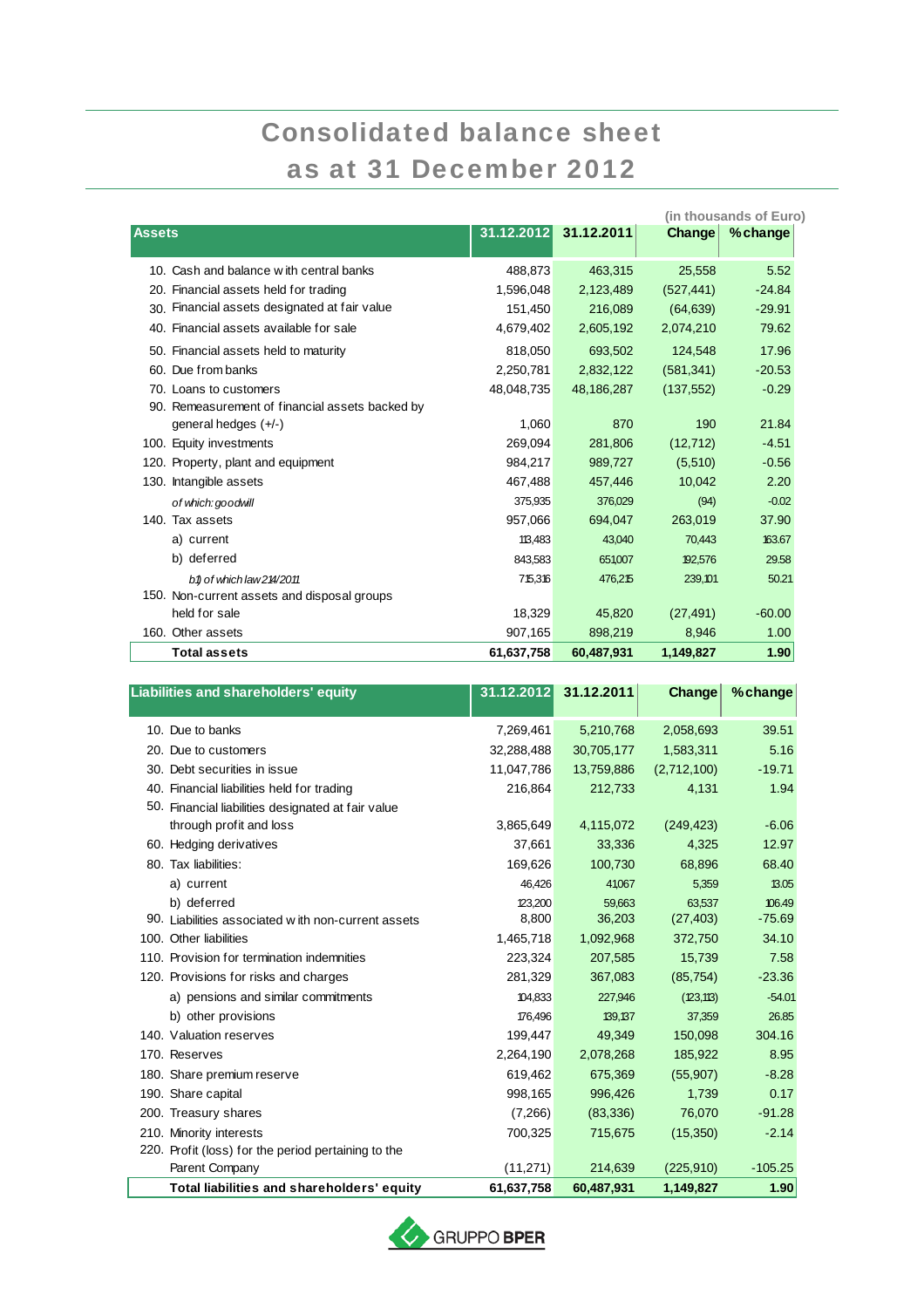# Consolidated income statement as at 31 December 2012

|                                                                                                                |               |             | (in thousands of Euro) |           |
|----------------------------------------------------------------------------------------------------------------|---------------|-------------|------------------------|-----------|
| <b>Captions</b>                                                                                                | 31.12.2012    | 31.12.2011  | Change                 | %change   |
| 10. Interest and similar income                                                                                | 2,196,449     | 2,106,791   | 89,658                 | 4.26      |
| 20. Interest and similar expense                                                                               | (886, 910)    | (776, 348)  | (110, 562)             | 14.24     |
| 30. Net interest income                                                                                        | 1,309,539     | 1,330,443   | (20, 904)              | $-1.57$   |
| 40. Commission income                                                                                          | 762,806       | 735,130     | 27,676                 | 3.76      |
| 50. Commission expense                                                                                         | (54, 865)     | (41, 436)   | (13, 429)              | 32.41     |
| 60. Net commission income                                                                                      | 707,941       | 693,694     | 14,247                 | 2.05      |
| 70. Dividends and similar income                                                                               | 5,003         | 7,298       | (2,295)                | $-31.45$  |
| 80. Net trading income                                                                                         | 98,377        | (70, 102)   | 168,479                | $-240.33$ |
| 90. Net hedging gains (losses)                                                                                 | (1,234)       | (1, 182)    | (52)                   | 4.40      |
| 100. Gains/losses on disposal or repurchase of:                                                                | 91,980        | 11,318      | 80,662                 | 712.69    |
| a) loans and advances                                                                                          | (774)         | 219         | (993)                  | $-453.42$ |
| b) financial assets available for sale                                                                         | 68,014        | 5,346       | 62,668                 |           |
| c) financial assets held to maturity                                                                           | (179)         |             | (779)                  |           |
| d) financial liabilities                                                                                       | 24,919        | 5,753       | 19,166                 | 333.15    |
| 110. Net results on financial assets and liabilities                                                           |               |             |                        |           |
| designated at fair value                                                                                       | (56, 748)     | 129,335     | (186,083)              | $-143.88$ |
| 120. Net interest and other banking income                                                                     | 2,154,858     | 2,100,804   | 54,054                 | 2.57      |
| 130. Net impairment adjustments to:                                                                            | (971, 924)    | (350, 132)  | (621, 792)             | 177.59    |
| a) loans and advances                                                                                          | (958, 393)    | (344,055)   | (614, 338)             | 178.56    |
| b) financial assets available for sale                                                                         | (8,839)       | (6,616)     | (2,223)                | 33.60     |
| c) financial assets held to maturity                                                                           |               | (3,463)     | 3,463                  | $-100.00$ |
| d) other financial assets                                                                                      | (4,692)       | 4,002       | (8,694)                | $-217.24$ |
| 140. Net profit from financial activities                                                                      | 1,182,934     | 1,750,672   | (567, 738)             | $-32.43$  |
| 180. Administrative costs:                                                                                     | (1,259,466)   | (1,286,895) | 27,429                 | $-2.13$   |
| a) payroll costs                                                                                               | (769, 577)    | (785, 876)  | 16,299                 | $-2.07$   |
| b) other administrative costs                                                                                  | (489, 889)    | (501,019)   | 11,130                 | $-2.22$   |
| 190. Net provisions for risks and charges                                                                      | (29, 132)     | (22, 412)   | (6, 720)               | 29.98     |
| 200. Net adjustments to property, plant and equipment                                                          | (44, 848)     | (43, 471)   | (1, 377)               | 3.17      |
| 210.                                                                                                           |               |             |                        |           |
| Net adjustments to intangible assets                                                                           | (16, 012)     | (14, 205)   | (1,807)                | 12.72     |
| 220. Other operating charges/income                                                                            | 143,653       | 124,384     | 19,269                 | 15.49     |
| 230. Operating costs                                                                                           | (1, 205, 805) | (1,242,599) | 36,794                 | $-2.96$   |
| 240. Profit (loss) from equity investments                                                                     | 15,191        | (43, 166)   | 58,357                 | $-135.19$ |
| 260. Adjustments to goodwill                                                                                   | (48)          | (61, 429)   | 61,381                 | $-99.92$  |
| 270. Gains (losses) on disposal of investments                                                                 | 315           | 2,618       | (2, 303)               | $-87.97$  |
| 280. Profit (loss) from current operations                                                                     |               |             |                        |           |
| before tax                                                                                                     | (7, 413)      | 406,096     | (413,509)              | $-101.83$ |
| 290. Income taxes on current operations                                                                        | (25, 185)     | (162, 165)  | 136,980                | $-84.47$  |
| 300. Profit (loss) from current operations after                                                               |               |             |                        |           |
| tax                                                                                                            | (32, 598)     | 243,931     | (276, 529)             | $-113.36$ |
| 310. Profit (loss) after tax on non-current assets held for                                                    |               |             |                        |           |
| sale                                                                                                           |               | (6, 572)    | 6,572                  | $-100.00$ |
| 320. Net profit (loss)                                                                                         | (32, 598)     | 237,359     | (269, 957)             | $-113.73$ |
| 330. Net profit (loss) pertaining to minority interests<br>340. Profit (loss) for the period pertaining to the | 21,327        | (22, 720)   | 44,047                 | $-193.87$ |
| <b>Parent Company</b>                                                                                          | (11, 271)     | 214,639     | (225, 910)             | $-105.25$ |

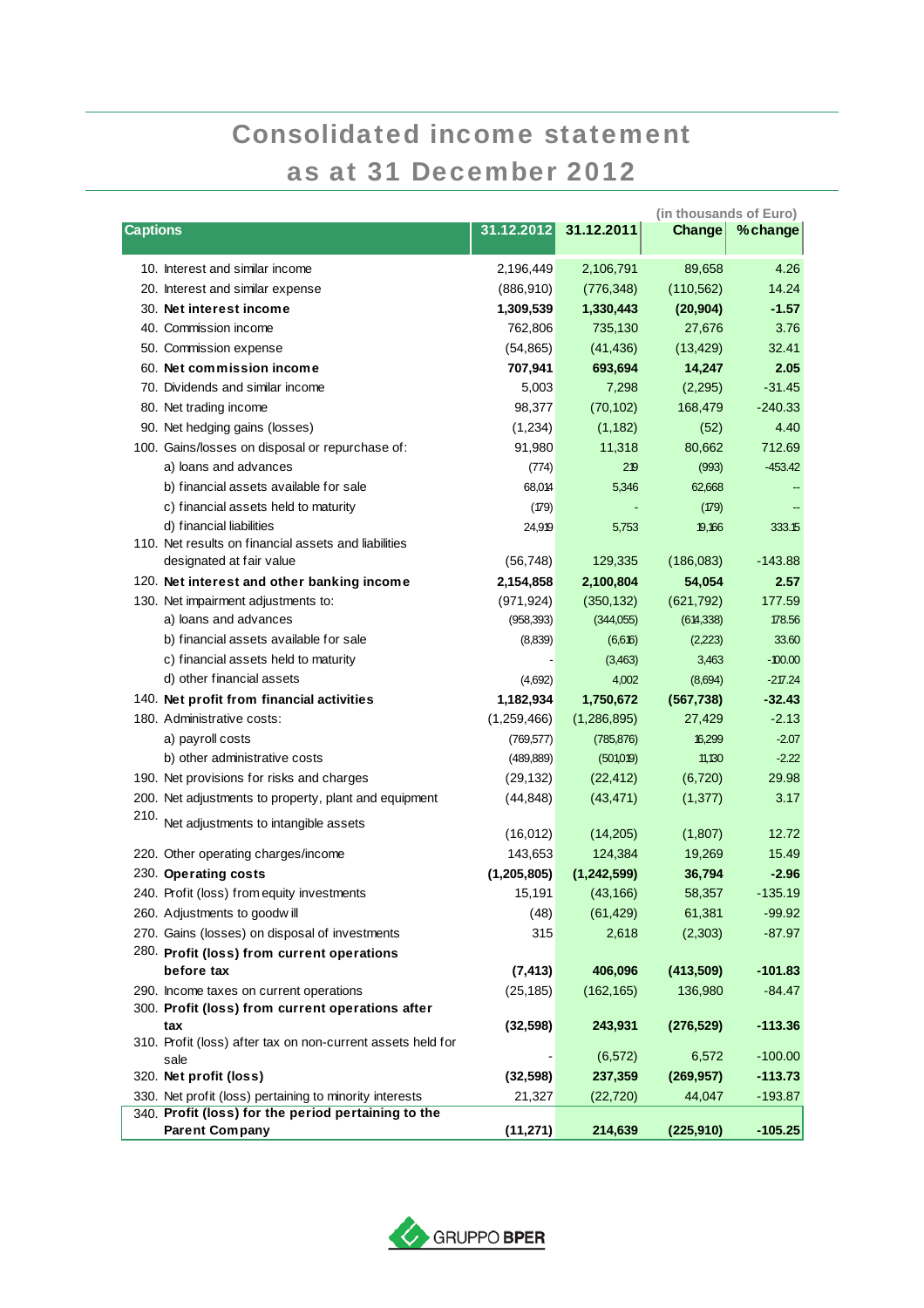## Consolidated income statement by quarters as at 31 December 2012

| <b>Captions</b>                                                               | 1 <sup>st</sup> quarter | 2 <sup>nd</sup> qurter | 3rd quarter    | 4th quarter | 31.12.2012    | $1st$ quarter | $2nd$ quarter |                | 3rd quarter 4th quarter | 31.12.2011  |
|-------------------------------------------------------------------------------|-------------------------|------------------------|----------------|-------------|---------------|---------------|---------------|----------------|-------------------------|-------------|
|                                                                               | 2012                    | 2012                   | 2012           | 2012        |               | 2011          | 2011          | 2011           | 2011                    |             |
|                                                                               |                         |                        |                |             |               |               |               |                |                         |             |
| 10. Interest and similar income                                               | 566.498                 | 546,668                | 541,942        | 541,341     | 2,196,449     | 479,437       | 512,901       | 545,861        | 568,592                 | 2,106,791   |
| 20. Interest and similar expense                                              | (229, 990)              | (226, 019)             | (218, 298)     | (212, 603)  | (886, 910)    | (156, 934)    | (184, 794)    | (207, 809)     | (226, 811)              | (776, 348)  |
| 30. Net interest income                                                       | 336,508                 | 320,649                | 323,644        | 328,738     | 1,309,539     | 322,503       | 328,107       | 338,052        | 341,781                 | 1,330,443   |
| 40. Commission income                                                         | 183,096                 | 195,677                | 192,233        | 191,800     | 762,806       | 181,967       | 177,712       | 186,869        | 188,582                 | 735,130     |
| 50. Commission expense                                                        | (11,292)                | (13,955)               | (15, 329)      | (14, 289)   | (54, 865)     | (9,757)       | (8,936)       | (11, 736)      | (11,007)                | (41, 436)   |
| 60. Net commission income                                                     | 171,804                 | 181,722                | 176,904        | 177,511     | 707,941       | 172,210       | 168,776       | 175,133        | 177,575                 | 693,694     |
| 70. Dividends and similar income                                              | 920                     | 3,288                  | 339            | 456         | 5,003         | 825           | 3,979         | 577            | 1,917                   | 7,298       |
| 80. Net trading income                                                        | 72,137                  | (19, 714)              | 37,959         | 7,995       | 98,377        | 23,909        | (9, 126)      | (61, 566)      | (23, 319)               | (70, 102)   |
| 90. Net hedging gains (losses)                                                | (329)                   | (362)                  | (383)          | (160)       | (1,234)       | 74            | (71)          | (942)          | (243)                   | (1, 182)    |
| 100. Gains (losses) on disposal or repurchase of:                             | 11,984                  | 21,060                 | 16,995         | 41,941      | 91,980        | 95            | 10,009        | 1,853          | (639)                   | 11,318      |
| a) loans and advances                                                         | 169                     | (515)                  | (122)          | (306)       | (774)         | 492           | 495           | 8              | (776)                   | 219         |
| b) financial assets available for sale                                        | 11,077                  | (351)                  | 15,264         | 42,024      | 68,014        | (65)          | 4.990         | 483            | (62)                    | 5,346       |
| c) financial assets held to maturity                                          | (179)                   |                        |                |             | (179)         | 9             | (9)           | $\overline{1}$ | (1)                     |             |
| d) financial liabilities                                                      | 917                     | 21,926                 | 1853           | 223         | 24,919        | (341)         | 4,533         | 1361           | 200                     | 5,753       |
| 110. Net results on financial assets and liabilities designated at fair value | (26, 380)               | 10,768                 | (26, 698)      | (14, 438)   | (56, 748)     | (6,004)       | 25,080        | 54,874         | 55,385                  | 129,335     |
| 120. Net interest and other banking income                                    | 566,644                 | 517,411                | 528,760        | 542,043     | 2,154,858     | 513,612       | 526,754       | 507,981        | 552,457                 | 2,100,804   |
| 130. Net impairment adjustments to:                                           | (99, 622)               | (195, 405)             | (128, 627)     | (548, 270)  | (971, 924)    | (74, 767)     | (106, 158)    | (86, 284)      | (82, 923)               | (350, 132)  |
| a) loans and advances                                                         | (98, 725)               | (190, 883)             | (130, 370)     | (538, 415)  | (958, 393)    | (75,088)      | (100, 631)    | (84,068)       | (84,268)                | (344,055)   |
| b) financial assets available for sale                                        | (201)                   | (4,672)                | 45             | (4,011)     | (8,839)       | (2)           | (1713)        | (568)          | (4, 333)                | (6,616)     |
| c) financial assets held to maturity                                          |                         |                        |                |             |               |               | (1042)        | (1,432)        | (989)                   | (3, 463)    |
| d) other financial assets                                                     | (696)                   | 150                    | 1,698          | (5,844)     | (4,692)       | 323           | (2,772)       | (216)          | 6,667                   | 4,002       |
| 140. Net profit from financial activities                                     | 467,022                 | 322,006                | 400,133        | (6, 227)    | 1,182,934     | 438,845       | 420,596       | 421,697        | 469,534                 | 1,750,672   |
| 180. Administrative costs:                                                    | (320, 719)              | (333, 107)             | (312, 269)     | (293, 371)  | (1,259,466)   | (317, 491)    | (337, 206)    | (306, 759)     | (325, 439)              | (1,286,895) |
| a) payroll costs                                                              | (197, 918)              | (205, 333)             | (197, 420)     | (168,906)   | (769, 577)    | (197,908)     | (208, 809)    | (181,453)      | (197,706)               | (785, 876)  |
| b) other administrative costs                                                 | (122,801)               | (127, 774)             | (114, 849)     | (124, 465)  | (489, 889)    | (119, 583)    | (128, 397)    | (125,306)      | (127, 733)              | (501019)    |
| 190. Net provisions for risks and charges                                     | (4,907)                 | (3,654)                | (2, 135)       | (18, 436)   | (29, 132)     | (7,268)       | (9,006)       | (3,276)        | (2,862)                 | (22, 412)   |
| 200. Net adjustments to property, plant and equipment                         | (10, 315)               | (11, 414)              | (10, 434)      | (12,685)    | (44, 848)     | (10, 695)     | (10, 963)     | (10, 637)      | (11, 176)               | (43, 471)   |
| 210. Net adjustments to intangible assets                                     | (3,581)                 | (3,637)                | (4,061)        | (4,733)     | (16, 012)     | (3,326)       | (3,398)       | (3,507)        | (3,974)                 | (14,205)    |
| 220. Other operating charges/income                                           | 31,283                  | 30,255                 | 46,152         | 35,963      | 143,653       | 27,367        | 26,516        | 25,728         | 44,773                  | 124,384     |
| 230. Operating costs                                                          | (308, 239)              | (321, 557)             | (282, 747)     | (293, 262)  | (1, 205, 805) | (311, 413)    | (334, 057)    | (298, 451)     | (298, 678)              | (1,242,599) |
| 240. Profit (loss) from equity investments                                    | (233)                   | 5,384                  | 955            | 9,085       | 15,191        | (2, 115)      | (16, 735)     | 40             | (24, 356)               | (43, 166)   |
| 260. Adjustments to goodwill                                                  |                         | (36)                   | $\blacksquare$ | (12)        | (48)          | (60)          | (43)          | (35)           | (61, 291)               | (61, 429)   |
| 270. Gains (losses) on disposal of investments                                | (27)                    | (1,633)                | (989)          | 2,964       | 315           | 289           | 316           | 243            | 1,770                   | 2,618       |
| 280. Profit (loss) from current operations before tax                         | 158,523                 | 4,164                  | 117,352        | (287, 452)  | (7, 413)      | 125,546       | 70,077        | 123,494        | 86,979                  | 406,096     |
| 290. Income taxes on current operations                                       | (64, 748)               | (20, 701)              | (57,031)       | 117,295     | (25, 185)     | (53, 297)     | (47, 768)     | (55, 392)      | (5,708)                 | (162, 165)  |
| 300. Profit (loss) from current operations after tax                          | 93,775                  | (16, 537)              | 60,321         | (170, 157)  | (32, 598)     | 72,249        | 22,309        | 68,102         | 81,271                  | 243,931     |
| 310. Profit (loss) after tax on non-current assets held for sale              |                         |                        | 482            | (482)       |               | 199           | 1,307         | 602            | (8,680)                 | (6, 572)    |
| 320. Net profit (loss)                                                        | 93,775                  | (16, 537)              | 60,803         | (170, 639)  | (32, 598)     | 72,448        | 23,616        | 68,704         | 72,591                  | 237,359     |
| 330. Net profit (loss) pertaining to minority interests                       | (6,038)                 | 11,577                 | (1,873)        | 17,661      | 21,327        | (10, 897)     | (5,073)       | (9,583)        | 2,833                   | (22, 720)   |
| 340. Profit (loss) for the period pertaining to the Parent Company            | 87,737                  | (4,960)                | 58,930         | (152, 978)  | (11, 271)     | 61,551        | 18,543        | 59,121         | 75,424                  | 214,639     |

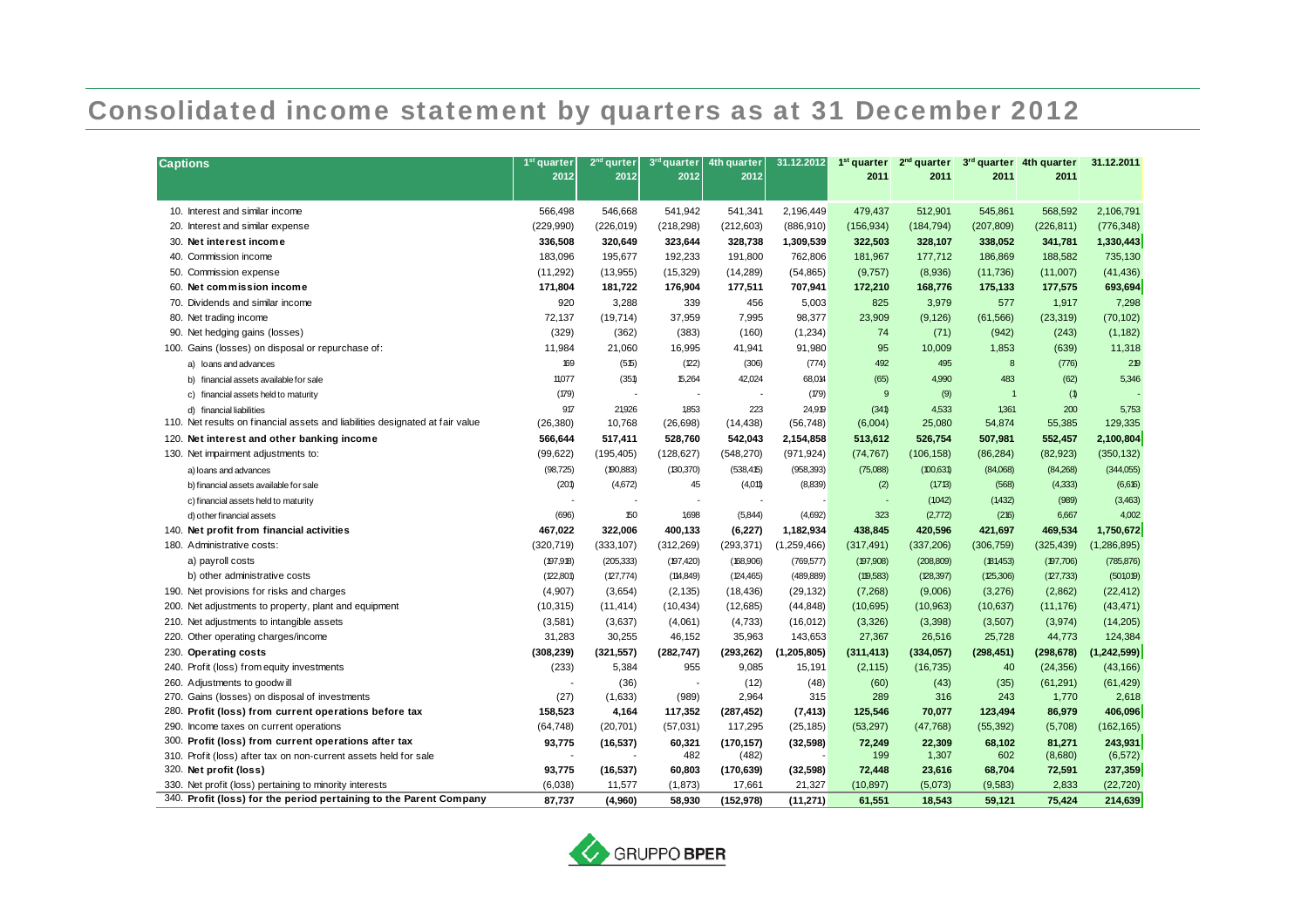### Performance ratios as at 31 December 2012

|                                                                | 31.12.2012  | 31.12.2011  |
|----------------------------------------------------------------|-------------|-------------|
| <b>Financial ratios</b>                                        |             |             |
|                                                                |             |             |
| Structural ratios (%)                                          |             |             |
| loans to customers\total assets                                | 77.95%      | 79.66%      |
| loans and advances to customers\direct deposits from customers | 101.79%     | 99.19%      |
| fixed assets/total assets                                      | 2.03%       | 2.10%       |
| total risk-weighted assets (RWA)\total assets                  | 72.62%      | 77.87%      |
| Goodwill\total assets                                          | 0.61%       | 0.62%       |
| total direct deposits\total assets                             | 88.37%      | 88.93%      |
| deposits under management indirect deposits                    | 41.01%      | 37.43%      |
| leverage*                                                      | 14.24       | 14.33       |
| net interbank lending (in thousands of Euro)                   | (5,018,680) | (2,378,646) |
| number of employees                                            | 11,834      | 11,965      |
| number of national bank branches                               | 1,297       | 1,301       |
| Profitability ratios (%)                                       |             |             |
| <b>ROE</b>                                                     | $-0.29%$    | 6.43%       |
| ROA (net profit/total assets)**                                | $-0.05%$    | 0.39%       |
| Cost\income ratio                                              | 55.96%      | 59.15%      |
| Net adjustments to loans and advances\net loans to customers   | 1.99%       | 0.71%       |
| <b>Basic EPS</b><br><b>Diluted EPS</b>                         | $-0.038$    | 0.648       |
| Risk ratios (%)                                                | $-0.033$    | 0.646       |
| net doubtful loans\net loans to customers                      | 3.92%       | 3.24%       |
| net watchlist loans\net loans to customers                     | 5.23%       | 4.51%       |
| adjustments to doubtful loans\gross doubtful loans             | 54.87%      | 52.84%      |
| adjustments to performing loans\gross performing loans         | 0.66%       | 0.67%       |
| Capital for supervisory purposes and capital ratios            |             |             |
| Core Tier 1 capital                                            | 3,701,624   | 3,686,137   |
| Tier 1 capital                                                 | 3,714,841   | 3,700,988   |
| Capital for supervisory purposes (including Tier 3)            | 5,427,499   | 5,434,992   |
| Risk-weighted assets (RWA)                                     | 44,758,313  | 47,104,000  |
| Core Tier 1 ratio                                              | 8.30%       | 7.83%       |
| Tier 1 capital ratio                                           | 8.27%       | 7.86%       |
| Total capital ratio                                            | 12.13%      | 11.54%      |
| <b>Non-financial ratios</b>                                    |             |             |
| Productivity ratios (in thousands)                             |             |             |
| direct deposits from customers per employee                    | 3,988.67    | 4,060.19    |
| loans and advances to customers per employee                   | 4,060.23    | 4,027.27    |
| assets managed per employee                                    | 871.47      | 801.78      |
| assets administered per employee                               | 1,253.63    | 1,340.57    |
| net interest and other banking income per employee             | 182.09      | 175.58      |
|                                                                |             |             |

*(\*) Leverage= total tangible assets (total assets net of intangible assets)\tangible equity (total shareholders' equity net of intangible assets).* 

*(\*\*) The comparative figure has been reclassified as ROA at 31 December 2011 was calculated as net profit pertaining to the Parent Company/total assets, with a value of 0.35%.* 

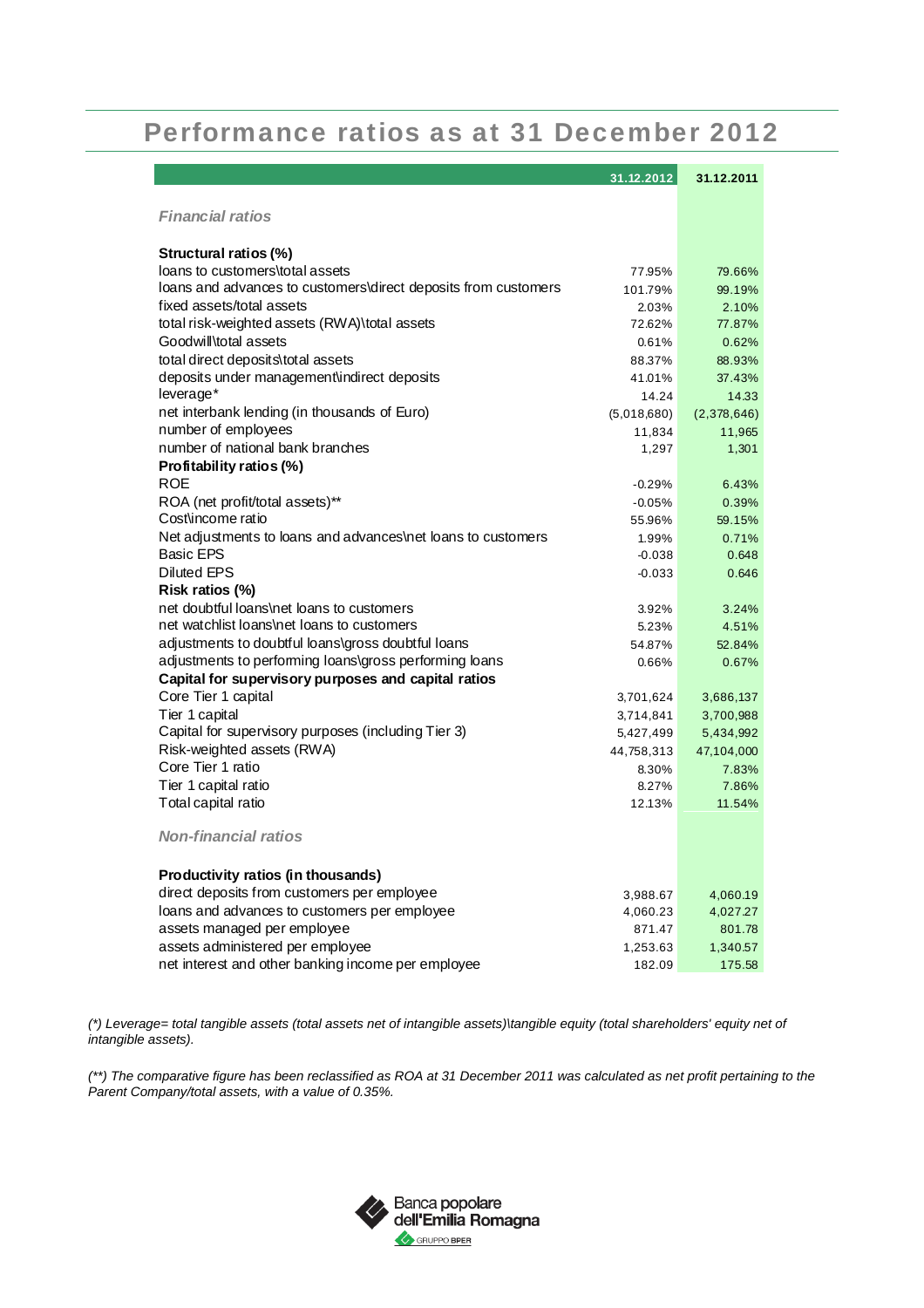## Balance sheet as at 31 December 2012

**(in thousands of Euro)** 

| <b>Assets</b>                                             | 31.12.2012 | 31.12.2011<br>pro-forma | Change      | %change  |
|-----------------------------------------------------------|------------|-------------------------|-------------|----------|
| 10. Cash and balance with central banks                   | 150,988    | 164,116                 | (13, 128)   | $-8.00$  |
| 20. Financial assets held for trading                     | 1,243,352  | 1,186,695               | 56,657      | 4.77     |
| 30. Financial assets designated at fair value             |            |                         |             |          |
| through profit and loss                                   | 105,350    | 130,452                 | (25, 102)   | $-19.24$ |
| 40. Financial assets available for sale                   | 3,482,184  | 1,751,169               | 1,731,015   | 98.85    |
| 50. Financial assets held to maturity                     | 818,050    | 693,502                 | 124,548     | 17.96    |
| 60. Due from banks                                        | 3,132,714  | 4,225,055               | (1,092,341) | $-25.85$ |
| 70. Loans to customers                                    | 24.860.426 | 24,635,217              | 225,209     | 0.91     |
| 90. Remeasurement of financial assets backed by general   |            |                         |             |          |
| hedges $(+/-)$                                            | 1.060      | 870                     | 190         | 21.84    |
| 100. Equity investments                                   | 2,687,564  | 2,667,052               | 20,512      | 0.77     |
| 110. Property, plant and equipment                        | 203,216    | 211,127                 | (7, 911)    | $-3.75$  |
| 120. Intangible assets                                    | 172,432    | 170,740                 | 1,692       | 0.99     |
| of which: goodwill                                        | 160.075    | 157.802                 | 2.273       | 1.44     |
| 130. Tax assets:                                          | 544,714    | 402,445                 | 142,269     | 35.35    |
| a)<br>current                                             | 57,619     | 20,216                  | 37,403      | 185.02   |
| b)<br>deferred                                            | 487.095    | 382.229                 | 104.866     | 27.44    |
| b1 of which law 214/2011                                  | 435.637    | 296.354                 | 139.283     | 47.00    |
| 140. Non-current assets and disposal groups held for sale | 6,550      | 10                      | 6,540       |          |
| 150. Other assets                                         | 317,950    | 427,938                 | (109, 988)  | $-25.70$ |
| <b>Total assets</b>                                       | 37,726,550 | 36,666,388              | 1,060,162   | 2.89     |

| Liabilities and shareholders' equity                       | 31.12.2012 | 31.12.2011<br>pro-forma | Change      | % change  |
|------------------------------------------------------------|------------|-------------------------|-------------|-----------|
| 10. Due to banks                                           | 9,041,971  | 8,148,650               | 893,321     | 10.96     |
| 20. Due to customers                                       | 13,067,800 | 11,920,761              | 1,147,039   | 9.62      |
| 30. Debt securities in issue                               | 7,356,927  | 8,430,085               | (1,073,158) | $-12.73$  |
| 40. Financial liabilities held for trading                 | 236,988    | 225,905                 | 11,083      | 4.91      |
| 50. Financial liabilities designated at fair value through |            |                         |             |           |
| profit and loss                                            | 3,507,210  | 3,649,053               | (141, 843)  | $-3.89$   |
| 60. Hedging derivatives                                    | 34,783     | 31,356                  | 3,427       | 10.93     |
| 80. Tax liabilities:                                       | 98,993     | 39,364                  | 59,629      | 151.48    |
| a)<br>current                                              | 35,912     | 26.553                  | 9,359       | 35.25     |
| b)<br>deferred                                             | 63,081     | 12,811                  | 50.270      | 392.40    |
| 100. Other liabilities                                     | 702,842    | 465,432                 | 237,410     | 51.01     |
| 110. Provision for termination indemnities                 | 65.833     | 61,156                  | 4.677       | 7.65      |
| 120. Provisions for risks and charges:                     | 144,175    | 264,401                 | (120, 226)  | $-45.47$  |
| pensions and similar commitments<br>a)                     | 98,667     | 221567                  | (122,900)   | $-55.47$  |
| b)<br>other provisions                                     | 45.508     | 42.834                  | 2.674       | 6.24      |
| 130. Valuation reserves                                    | 107,745    | (20, 450)               | 128,195     | $-626.87$ |
| 160. Reserves                                              | 1,750,136  | 1,652,056               | 98.080      | 5.94      |
| 170. Share premium reserve                                 | 619,462    | 675,369                 | (55,907)    | $-8.28$   |
| 180. Share capital                                         | 998,165    | 996,426                 | 1.739       | 0.17      |
| 190. Treasury shares                                       | (7, 264)   | (83, 311)               | 76,047      | $-91.28$  |
| 200. Net profit ( $\cos$ ) $(+/-)$                         | 784        | 210,135                 | (209, 351)  | $-99.63$  |
| Total liabilities and shareholders' equity                 | 37,726,550 | 36,666,388              | 1,060,162   | 2.89      |

*The figures at 31 December 2011 used for the comparison have been recalculated on a pro-forma basis, taking into account the results of the wholly-owned subsidiaries Em.Ro popolare s.p.a. and Meliorbanca s.p.a., which were absorbed during the year with effect for accounting and tax purposes from 1 January 2012.* 

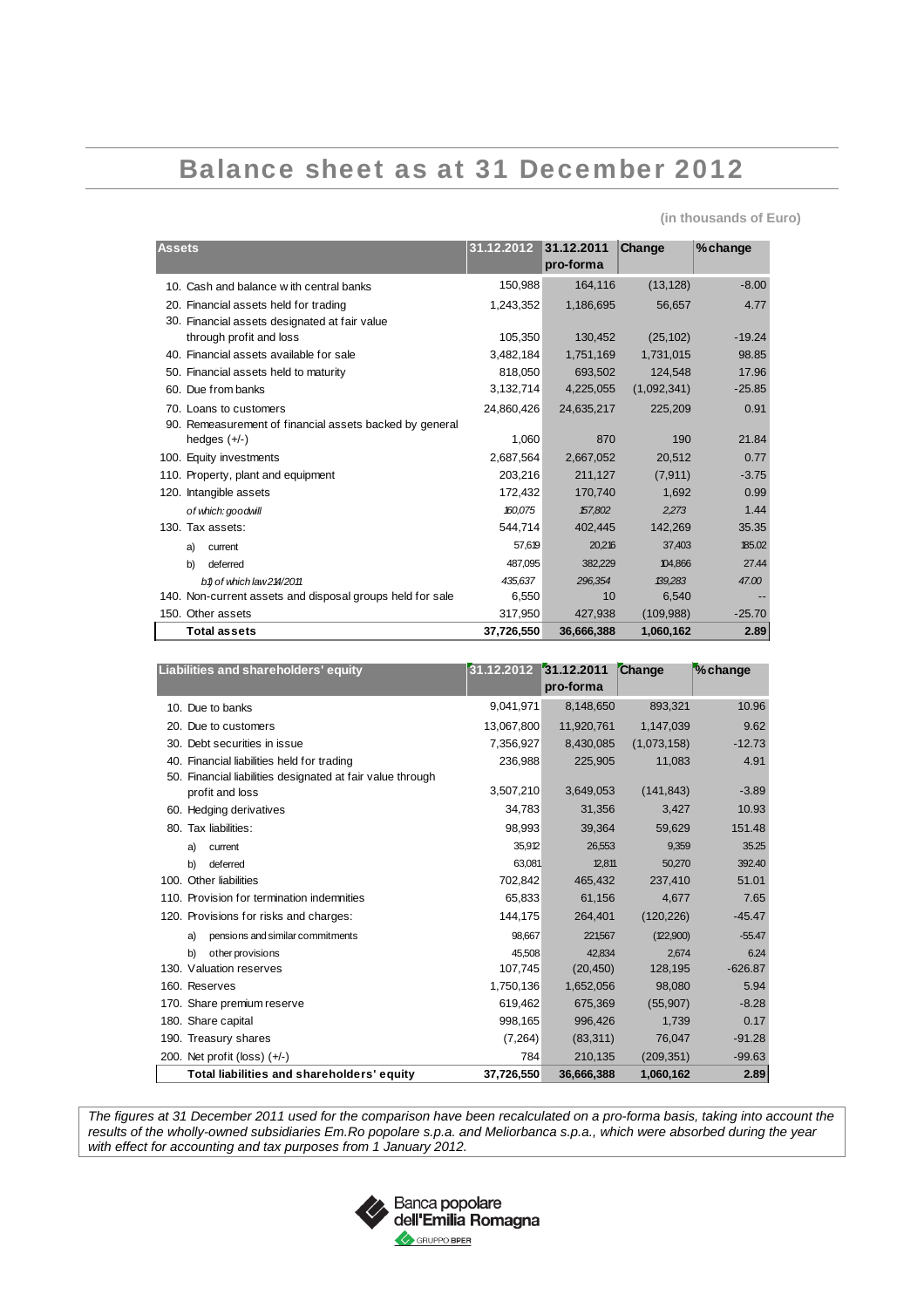## Income statement as at 31 December 2012

**(in thousands of Euro)** 

| <b>Captions</b>                                                                                    | 31.12.2012 31.12.2011 | pro-forma         | Change       | % change         |
|----------------------------------------------------------------------------------------------------|-----------------------|-------------------|--------------|------------------|
| 10. Interest and similar income                                                                    | 1,103,068             | 1,022,843         | 80,225       | 7.84             |
| 20. Interest and similar expense                                                                   | (605, 826)            | (534, 743)        | (71,083)     | 13.29            |
| 30. Net interest income                                                                            | 497,242               | 488,100           | 9,142        | 1.87             |
| 40. Commission income                                                                              | 354,769               | 337,271           | 17,498       | 5.19             |
| 50. Commission expense                                                                             | (39, 101)             | (25, 214)         | (13, 887)    | 55.08            |
| 60. Net commission income                                                                          | 315,668               | 312,057           | 3,611        | 1.16             |
| 70. Dividends and similar income                                                                   | 35,303                | 33,789            | 1,514        | 4.48             |
| 80. Net trading income                                                                             | 49,066                | (41, 910)         | 90,976       | $-217.07$        |
| 90. Net hedging gains (losses)                                                                     | (1, 184)              | (1,213)           | 29           | $-2.39$          |
| 100. Gains/losses on disposal or repurchase of:                                                    | 88,676                | 11,132            | 77,544       | 696.59           |
| loans and advances<br>a)                                                                           | (1,014)               | (406)             | (608)        | 149.75           |
| b)<br>financial assets available for sale                                                          | 65,152                | 5,805             | 59,347       |                  |
| financial assets held to maturity<br>c)                                                            | (179)                 |                   | (179)        | n.s.             |
| d)<br>financial liabilities                                                                        | 24,717                | 5,733             | 18,984       | 331.14           |
| 110. Net results on financial assets and liabilities designated                                    |                       |                   |              |                  |
| at fair value                                                                                      | (65, 378)             | 122,607           | (187, 985)   | $-153.32$        |
| 120. Net interest and other banking income                                                         | 919,393               | 924,562           | (5, 169)     | $-0.56$          |
| 130. Net impairment adjustments to:                                                                | (516, 782)            | (153, 592)        | (363, 190)   | 236.46           |
| a) loans and advances                                                                              | (505, 592)            | (153, 673)        | (351,919)    | 229.01           |
| b) financial assets available for sale                                                             | (7,490)               | (3, 154)          | (4,336)      | 137.48           |
| c) financial assets held to maturity                                                               |                       | (3,463)           | 3,463        | $-100.00$        |
| d) other financial assets                                                                          | (3,700)               | 6,698             | (10, 398)    | $-155.24$        |
| 140. Net profit from financial activities                                                          | 402,611               | 770,970           | (368, 359)   | $-47.78$         |
| 150. Administrative costs:                                                                         | (485, 801)            | (510, 152)        | 24,351       | $-4.77$          |
| a) payroll                                                                                         | (253,070)             | (267, 658)        | 14,588       | $-5.45$          |
| b) other administrative costs                                                                      | (232,731)             | (242, 494)        | 9,763        | $-4.03$          |
| 160. Net provisions for risks and charges                                                          | (4,052)               | (3,826)           | (226)        | 5.91             |
| 170. Net adjustments to property, plant and equipment<br>180. Net adjustments to intangible assets | (11, 266)             | (11, 411)         | 145          | $-1.27$          |
| 190. Other operating charges/income                                                                | (960)<br>78,643       | (1,019)<br>51,056 | 59<br>27,587 | $-5.79$<br>54.03 |
| 200. Operating costs                                                                               | (423, 436)            | (475, 352)        | 51,916       | $-10.92$         |
| 210. Profit (loss) from equity investments                                                         | 13,153                | (48, 855)         | 62,008       | $-126.92$        |
| 220. Adjustments to goodwill                                                                       |                       | (3,063)           | 3,063        | $-100.00$        |
| 240. Gains (losses) on disposal of investments                                                     | 127                   | 234               | (107)        | $-45.73$         |
| 250. Profit (loss) from current operations before tax                                              | (7, 545)              | 243,934           | (251, 479)   | $-103.09$        |
| 260. Income taxes on current operations                                                            | 8,329                 | (52,008)          | 60,337       | $-116.01$        |
| 270. Profit (loss) from current operations after tax                                               | 784                   | 191,926           | (191, 142)   | $-99.59$         |
| 280. Profit (loss) after tax on non-current assets held for                                        |                       |                   |              |                  |
| sale                                                                                               |                       | 18,209            | (18, 209)    | $-100.00$        |
| 290. Net profit (loss)                                                                             | 784                   | 210,135           | (209, 351)   | $-99.63$         |

*The figures at 31 December 2011 used for the comparison have been recalculated on a pro-forma basis, taking into account the results of the wholly-owned subsidiaries Em.Ro popolare s.p.a. and Meliorbanca s.p.a., which were absorbed during the year with effect for accounting and tax purposes from 1 January 2012.* 

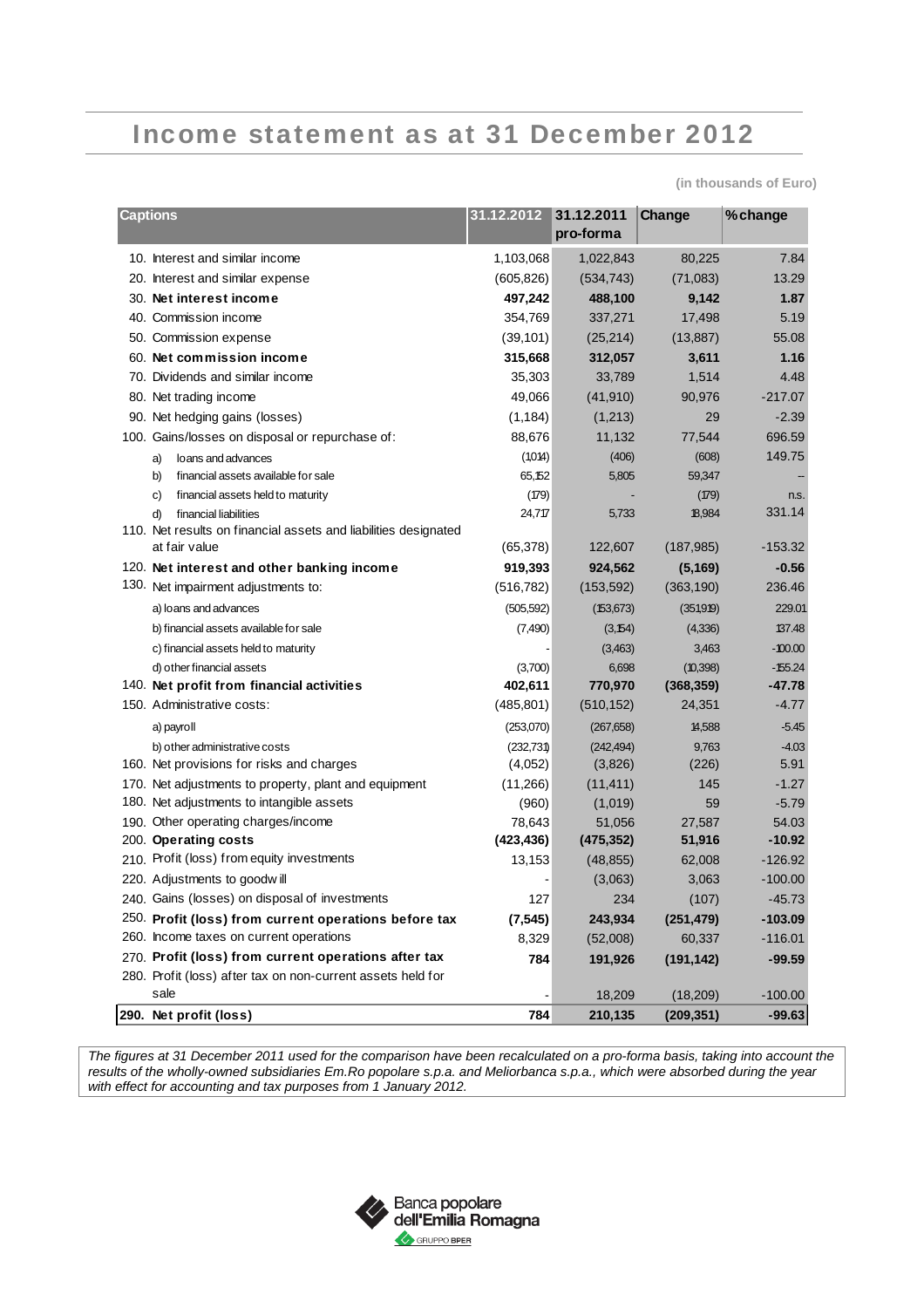### **Pro-forma financial**

### **Balance Sheet and Income Statement as** At 31 December 2011

(in thousands of Euro)

| <b>Assets</b> |                                                                   |             |                       |                    | Consolidate   |            |
|---------------|-------------------------------------------------------------------|-------------|-----------------------|--------------------|---------------|------------|
|               |                                                                   | <b>BPER</b> | <b>EM.RO POPOLARE</b> | <b>MELIORBANCA</b> | account       | Total      |
| 10.           | Cash and balance with central banks                               | 164,041     |                       | 75                 |               | 164,116    |
| 20.           | Financial assets held for trading                                 | 1.100.431   |                       | 91.607             | (5.344)       | 1,186,695  |
| 30.           | Financial assets designated at fair value through profit and loss | 114,123     | 16,329                |                    |               | 130,452    |
| 40.           | Financial assets available for sale                               | 1,437,775   | 296,303               | 17,679             | (588)         | 1,751,169  |
| 50.           | Financial assets held to maturity                                 | 693,502     |                       |                    |               | 693,502    |
| 60.           | Due from banks                                                    | 5,841,418   | 32,071                | 38.944             | (1,687,378)   | 4,225,055  |
| 70.           | Loans to customers                                                | 22,609,856  | 1,880                 | 2,023,490          | (9)           | 24,635,217 |
| 90.           | Remeasurement of financial assets backed by general hedges (+/-)  |             |                       | 870                |               | 870        |
| 100.          | <b>Equity investments</b>                                         | 3,155,943   | 29,695                | 6,550              | (525, 136)    | 2,667,052  |
| 110.          | Property, plant and equipments                                    | 207,249     |                       | 3,879              | (1)           | 211,127    |
| 120.          | Intangible assets                                                 | 65,864      |                       | 192                | 104,684       | 170,740    |
|               | of which: goodwill                                                | 53,118      |                       |                    | 104,684       | 157,802    |
| 130.          | Tax assets:                                                       | 315,457     | 107                   | 86,882             | (1)           | 402,445    |
|               | a) current                                                        | 17,175      | 107                   | 2,935              | (1)           | 20,216     |
|               | b) deferred                                                       | 298,282     |                       | 83,947             |               | 382,229    |
|               | b1) of which Law 214/2011                                         | 232,712     |                       | 63,642             |               | 296,354    |
| 140.          | Attività non correnti e gruppi di attività in via di dismissione  |             |                       | 10                 |               | 10         |
|               | 150. Other assets                                                 | 417,758     | 1,869                 | 16.342             | (8.031)       | 427,938    |
|               | <b>Total assets</b>                                               | 36,123,417  | 378,255               | 2,286,520          | (2, 121, 804) | 36,666,388 |

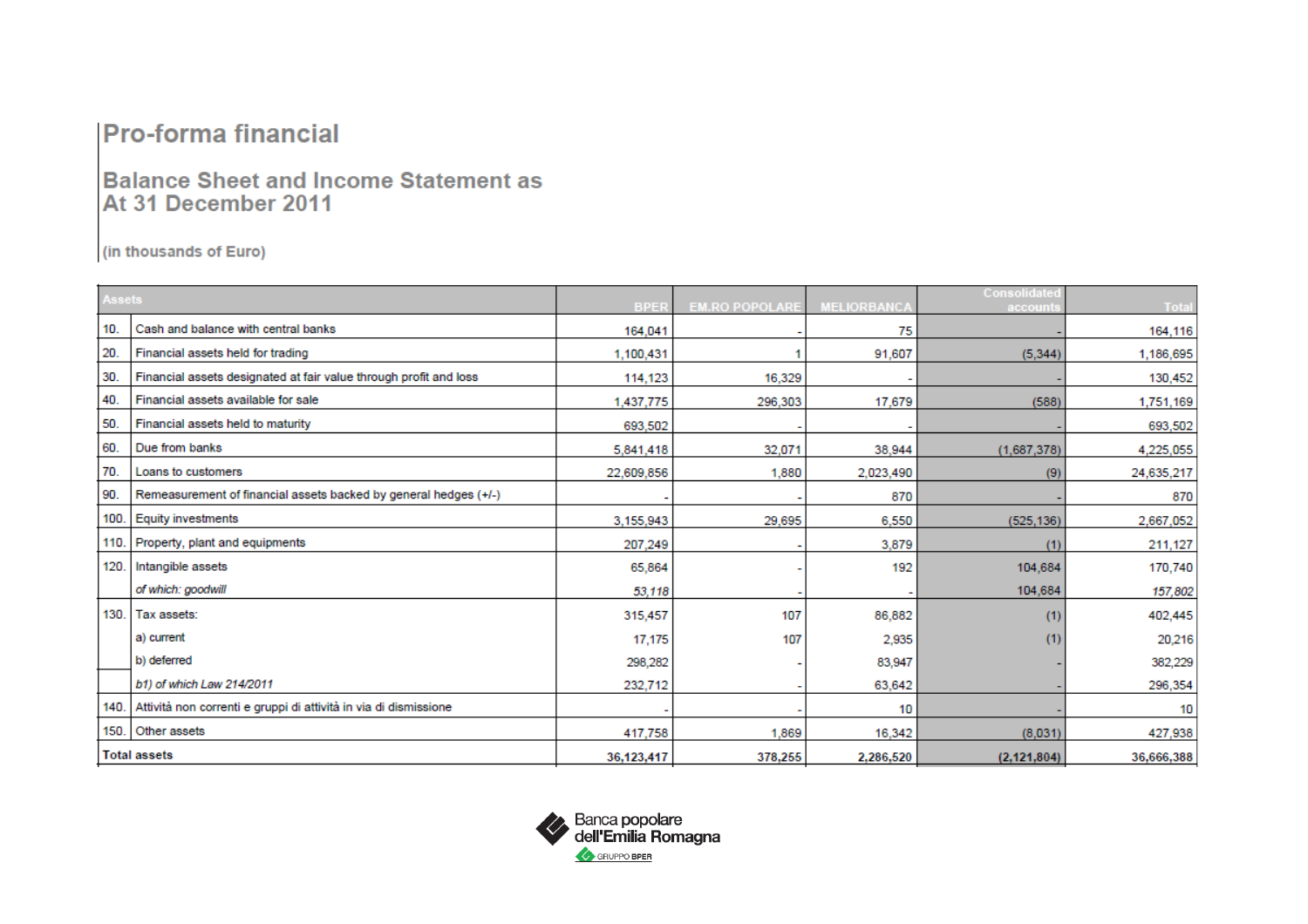|      | Liabilities and shareholders' equity                                   | <b>BPER</b> | <b>EM.RO POPOLARE</b> | <b>MELIORBANCA</b> | <b>Consolidate</b><br>account | <b>Total</b> |
|------|------------------------------------------------------------------------|-------------|-----------------------|--------------------|-------------------------------|--------------|
| 10.  | Due to banks                                                           | 8,150,897   |                       | 1,663,943          | (1,666,190)                   | 8,148,650    |
| 20.  | Due to customers                                                       | 11,882,389  |                       | 70,444             | (32,072)                      | 11,920,761   |
| 30.  | Debt securities in issue                                               | 8,158,815   |                       | 272,525            | (1, 255)                      | 8,430,085    |
| 40.  | Financial liabilities held for trading                                 | 193,404     |                       | 32,501             | (1)                           | 225,905      |
| 50.  | Financial liabilities designated at fair value through profit and loss | 3,653,192   |                       |                    | (4, 139)                      | 3,649,053    |
| 60.  | <b>Hedging derivatives</b>                                             | 28.912      |                       | 2,444              |                               | 31,356       |
| 80.  | Tax liabilities:                                                       | 34,695      | 4,350                 | 262                | 57                            | 39,364       |
|      | a) current                                                             | 26,553      |                       |                    |                               | 26,553       |
|      | b) deferred                                                            | 8,142       | 4,350                 | 262                | 57                            | 12,811       |
| 100  | Other liabilities                                                      | 446,442     | 272                   | 15,771             | 2,947                         | 465,432      |
| 110. | Provision for termination indemnities                                  | 59,842      |                       | 1,314              |                               | 61,156       |
| 120. | Provisions for risks and charges:                                      | 260,372     |                       | 4,029              |                               | 264,401      |
|      | a) pensions and similar commitments                                    | 221,567     |                       |                    |                               | 221,567      |
|      | b) other provisions                                                    | 38,805      |                       | 4,029              |                               | 42,834       |
| 130. | Valuation reserves                                                     | (81, 424)   | 58,047                | 2,937              | (10)                          | (20, 450)    |
| 160. | Reserves                                                               | 1.586.996   | 101.216               | 16,711             | (52.867)                      | 1,652,056    |
| 170. | Share premium reserve                                                  | 675,369     | 15,400                | 59,308             | (74, 708)                     | 675,369      |
| 180. | Share capital                                                          | 996,426     | 192,000               | 126,262            | (318, 262)                    | 996,426      |
| 190. | <b>Treasury shares</b>                                                 | (83, 311)   |                       |                    |                               | (83, 311)    |
| 200. | Net profit/(loss)                                                      | 160,401     | 6,969                 | 18,069             | 24,696                        | 210,135      |
|      | Total liabilities and shareholders' equity                             | 36,123,417  | 378,255               | 2,286,520          | (2, 121, 804)                 | 36,666,388   |